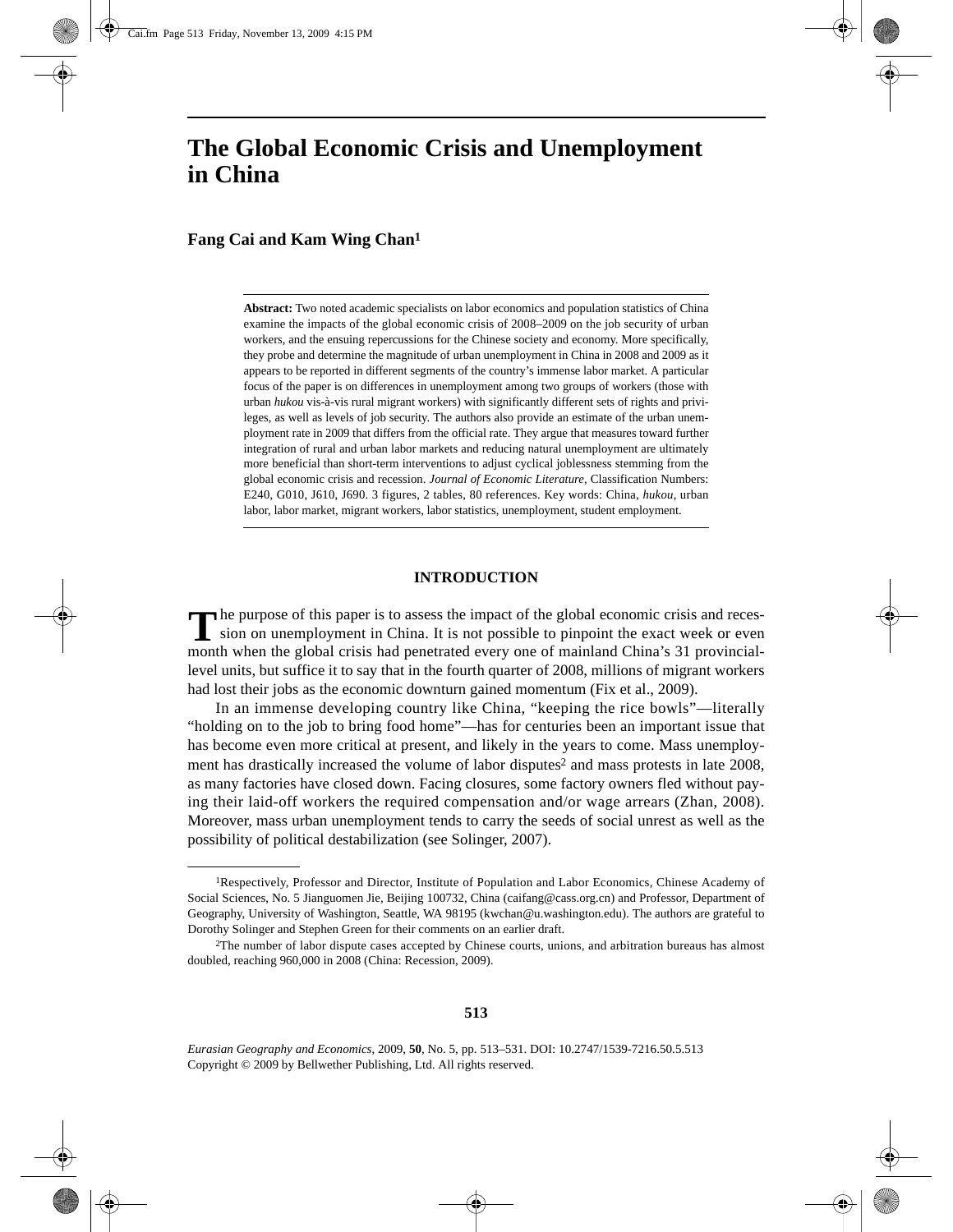Despite the importance of this issue and the great necessity for the government and businesses to be able to monitor the situation and take appropriate measures as events continue to unfold, there are no direct, readily available statistics and information upon which one can rely. The only unemployment statistic available regularly (quarterly), the urban registered employment rate, is at best a quite partial, if not misleading, indicator of urban unemployment, not to mention that for the country as a whole. Since late 2008, analysts have complained loudly and almost incessantly about the problems associated with use of this statistic and have called for changes in existing practice (e.g., Cai, 2008b; Yang, 2009). One major objective of this paper is thus to fill the aforementioned void.

We review in this paper the essence of unemployment in China's cities and towns during the one-year period between autumn 2008 and the present. The section that follows explains the different segments of the country's labor markets (and reviews the relevant employment figures), while the next puts together several sets of statistics to provide more accurate estimates of urban unemployment in 2008 and 2009 than those in the existing literature. The concluding section discusses, in the broader context of China's economic development, the problems hindering job creation in the economy and the policies that have been enacted to address them.

## **THE LABOR MARKETS OF CHINA**

Despite three decades of reforms, the Chinese economy and society still maintain a dual structure (*eryuan jiegou*), set up in the 1950s in order to pursue the Big Push industrialization program. Under this institutional design, the industrial sector, mostly located in cities, has been nationalized and designated to become a priority subsystem of the country's economy. Placed under strict state management, the industrial subsystem benefitted from strong state support and protection. The state provided subsidies and basic entitlements to urban workers and their families in an effort to maintain social and political stability within the subsystem (Chan, 2009a).

The other subsystem comprised the low-priority, agricultural/rural sector, encompassing roughly 85 percent of the population in the 1950s, and about 60 percent at present. Remaining outside of the state's welfare system, it was largely treated as a "residual" component, essentially as a provider of cheap raw materials (including food), labor, and capital for the urban-industrial sector (as well as a reservoir of surplus labor, discussed below).3 The rural population had no claim on national resources and was expected to fend for itself except in emergencies such as natural disasters (e.g., floods and earthquakes). Peasants were expected to tend the land largely in return for subsistence levels of compensation; they were excluded from state-provided employment and safety nets, and denied the right to move to the cities. The unequal treatment of the rural population created two almost totally different societies, as noted over the years by concerned investigators (e.g., Guo and Liu, 1990; Chan, 1994; Wang, 2005; Naughton, 2007). While all peasants have been allowed to seek jobs in the cities since the late 1970s, the broader framework of differential access to welfare and employment remains basically unchanged (and it has shaped the structure of China's labor markets). A major mechanism that maintains this dual form of "citizenship" is the *hukou* or household registration system. The urban-industrial population is eligible to receive urban *hukou*,

<sup>3</sup>The Chinese state's expectations for what the non-priority rural sector should provide followed rather closely those of the Soviet leadership during Stalin's forced industrialization drive instituted some two decades earlier in the USSR.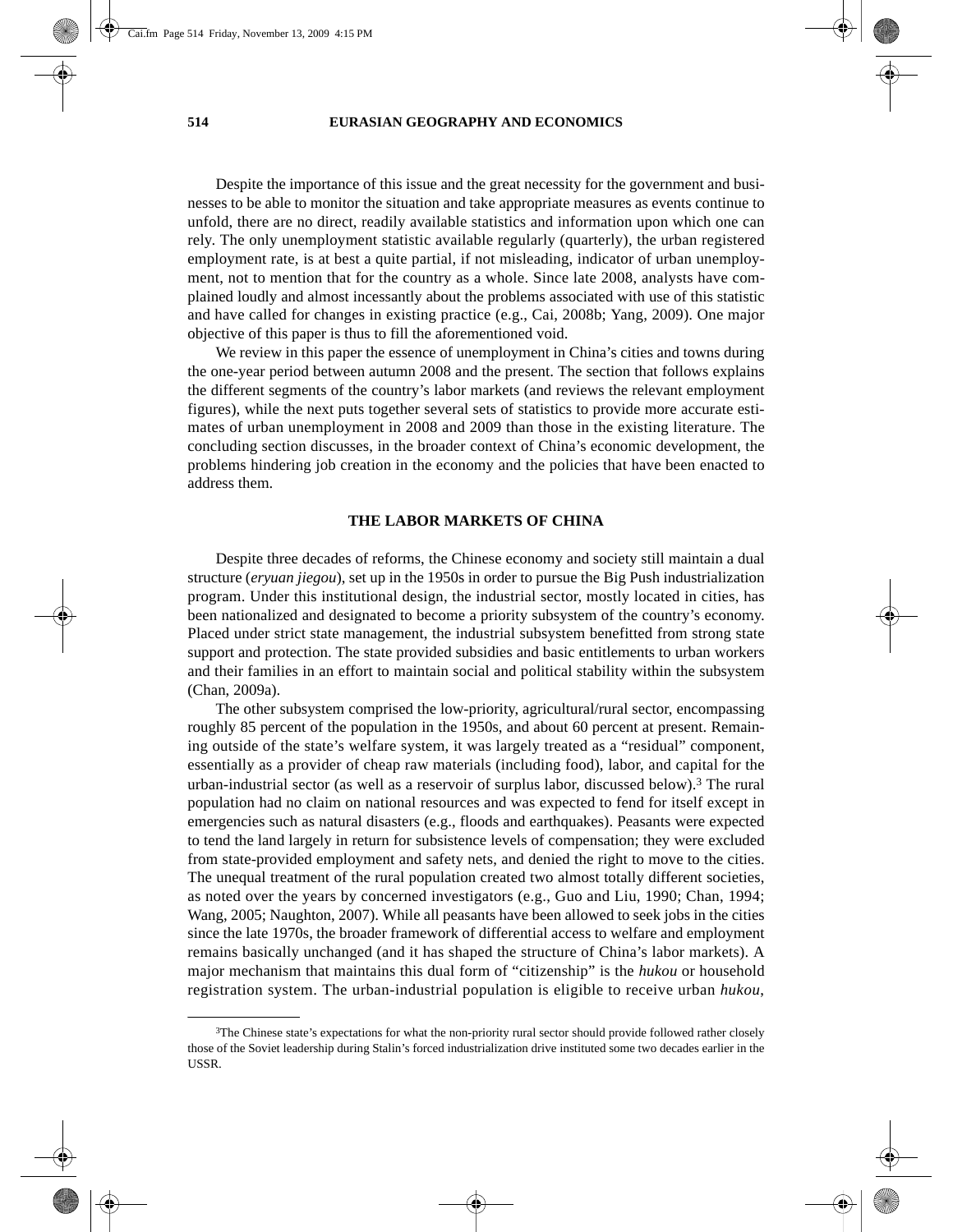| Year-end          | A. Rural migrant labor | B. Urban-hukou workers | A/B <sup>a</sup> |
|-------------------|------------------------|------------------------|------------------|
| 2002              | 104.7                  | 247.8                  | 42.3             |
| 2003              | 113.9                  | 256.4                  | 44.4             |
| 2004              | 118.2                  | 264.8                  | 44.7             |
| 2005              | 125.8                  | 273.3                  | 46.0             |
| 2006              | 132.1                  | 283.1                  | 46.7             |
| 2007              | 137.0                  | 293.5                  | 46.7             |
| 2008              | 140.4                  | 302.1                  | 46.8             |
| 2009 <sup>b</sup> | 150.1                  | n.a.                   | n.a.             |

**Table 1.** Rural Migrant Labor and Urban-*Hukou* Workers, 2002–2009 (in millions)

aIn percent.

bMid-year.

*Sources*: Entries in column A were compiled by authors from NBS, 2003, 2006, 2008; Sheng and Peng, 2005 (for 2002–2007); and NBS, 2009a, 2009b (for 2008 and 2009). B is from NBS and MHRSS, 2008 and *China Statistical Yearbook 2009*.

whereas peasants hold only rural *hukou*. Conversions from rural to urban *hukou* are generally not possible, except under a few highly circumscribed conditions.4

Standard economic nomenclature generally divides the labor force into three major groups, namely the employed, unemployed, and those who have withdrawn from the labor force. The status of the labor force in China, however, is more complicated, because no single, unified labor market exists, and there are many "grey areas" as explained below. To illustrate the complexity, we will proceed to examine the following four groups: (a) the formal urban employed; (b) the formal urban unemployed; (c) the informal urban employed; and (d) those employed in agriculture.

**Formal Urban Employment**. The category of formal urban employment mainly refers to workers with urban *hukou* as well as formal or relatively formal employment in either the state or collective sectors, and also in some newly emerging ones (such as joint ventures with international companies in the high-tech industry), and who have never experienced *xiagang* (being laid-off)5 or *shiye* (unemployment). Such workers have stable employment contracts and are covered by a state-provided urban social safety net. Their protected wage rates generally increase with seniority, and they usually are the last to be laid off during economic crises. For those employed in state-owned enterprises, such "wage rigidity" is guaranteed by the state, whereas for those in the newly emerging sectors it mainly stems from factors producing efficiency wages<sup>6</sup> in Western countries (Shapiro and Stiglitz, 1984). The formal urban employment group comprised about 211 million workers,<sup>7</sup> accounting for ca. 70 percent of the country's urban-*hukou* workers at the end of 2008 (Table 1).

<sup>4</sup>For details on the subject of *hukou*, see Wang (2005) and Chan (2009a).

<sup>5</sup>A small number of *xiagang* workers may be rehired by foreign firms as formal urban workers.

<sup>6</sup>These (higher) wages often are used to minimize turnover and retain the best people.

<sup>7</sup>The figure of 211 million is derived from the registered number of formal urban unemployed (ca. 8.86 million) and the published unemployment rate (4.2 percent) for this group (Renshebu, 2009). The actual number of formal urban workers will be slightly larger than 211 million when the unemployed recent university graduates are added.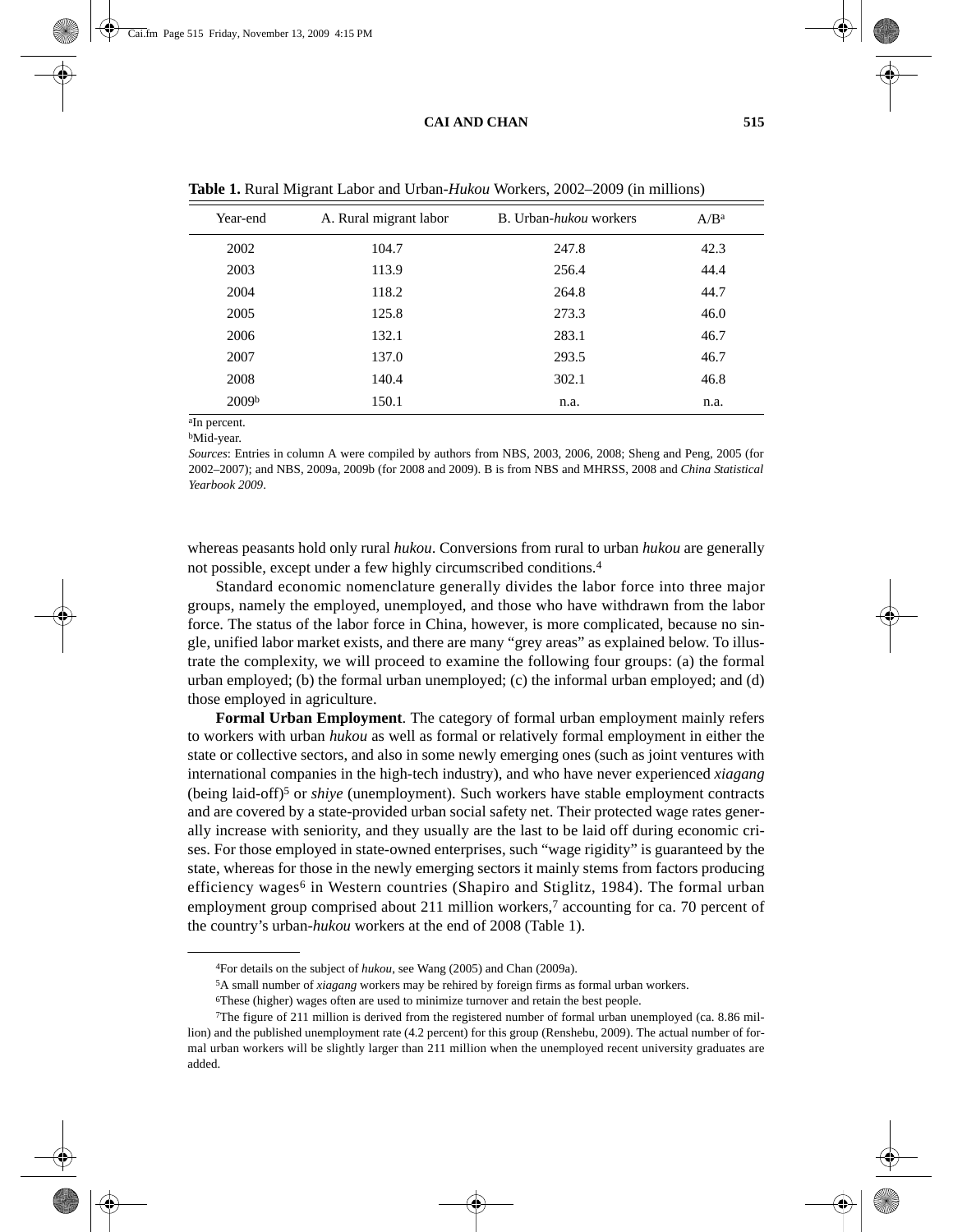**Formal Urban Unemployment.** Formal urban unemployment mainly refers to the "registered unemployed" holding local urban *hukou*. Essentially, it consists of presently unemployed individuals who were once in the formal urban employment group (less the unemployed newly graduated university students). The count represents the only set of national unemployment statistics routinely tracked by the Chinese government and reported for the purpose of managing the macro-economy (Solinger, 2001; Cai, 2004). Unemployed workers are eligible to receive unemployment benefits within a certain period, up to a maximum of 24 months.<sup>8</sup> In addition, they are covered by several kinds of social welfare, including a *dibao* (minimum living standard protection) allowance system if their household incomes fall below urban subsistence levels, and highly subsidized rental or ownership housing. This group also is the target of employment and unemployment support measures by enterprises, local committees, and municipal governments. At the end of 2008, this rate, officially called the "registered unemployment rate," stood at 4.2 percent (see Fig. 1 below).

**Informal Urban Employment.** Informal urban employment consists of (a) workers (and the self-employed) in the informal sector, including those in small businesses, such as "individual enterprises" (*getihu*; with less than eight employees) and "private businesses" (*siying qiye*; those employing eight or more people);9 and (b) workers in the formal sector who do not have formal labor benefits or stable labor contracts (Hu and Yang, 2001). Wages are often below the market rate (sometimes below the local minimum wage) and the "informal" employees have no right to receive unemployment compensation or any benefits such as from the urban pension system. Most of their jobs are temporary (very flexible, with high turnover), "transitional" (seasonal), or only part-time. This informality creates many ambiguities and grey areas, so that the definition of "employment" (and hence, unemployment) tends to be vague in legal as well as statistical terms, from the employer's and/or employee's viewpoint (or from both) (Park and Cai, 2009).

About 30 percent of the urban-*hukou* labor force falls into this group, including laid-off state-sector workers who are "re-employed" (*zai jiuye*) in informal positions, as well as new labor (young people) engaged in temporary work before returning to school or obtaining more permanent employment. Because such workers have local *hukou*, they usually also are eligible to participate in various employment-support programs funded by local governments, such as micro credit loans and the waiver of licensing fees for starting a small business, as well as free vocational training.

The bulk of informal urban employees, however, live without local (urban) *hukou* (Hu and Yang, 2001). As noted earlier, rural-*hukou* workers have been able to move to cities (to find jobs) since the late 1970s, but are not eligible to receive urban welfare. The size of this group, called "rural migrant labor," has been growing since the mid-1980s and is now immense, reaching 150 million in mid-2009 (see Table 1). Survey data show that more than two-thirds of rural migrants in urban areas work at informal jobs (Cai, 2009a). Many are now counted as *de facto* (*changzhu)* urban residents if they stay more than six months at their destination,10 although legally they are still considered rural migrants. Neither they nor their

<sup>8</sup>The period depends on how long they have worked and how long they have paid for the unemployment insurance.

<sup>9</sup>Some of these businesses do not have formal business registrations, and if they are registered, do not frequently report the actual total numbers of employees. Some of them are in China's "hidden economy," similar to the "shadow economy" in the former USSR (Huang, 1992).

<sup>10</sup>In accordance with a 2003 regulation adopted by the National Bureau of Statistics (see Jinnian kaishi, 2004). See also Chan and Wang (2008) for an examination of the implications.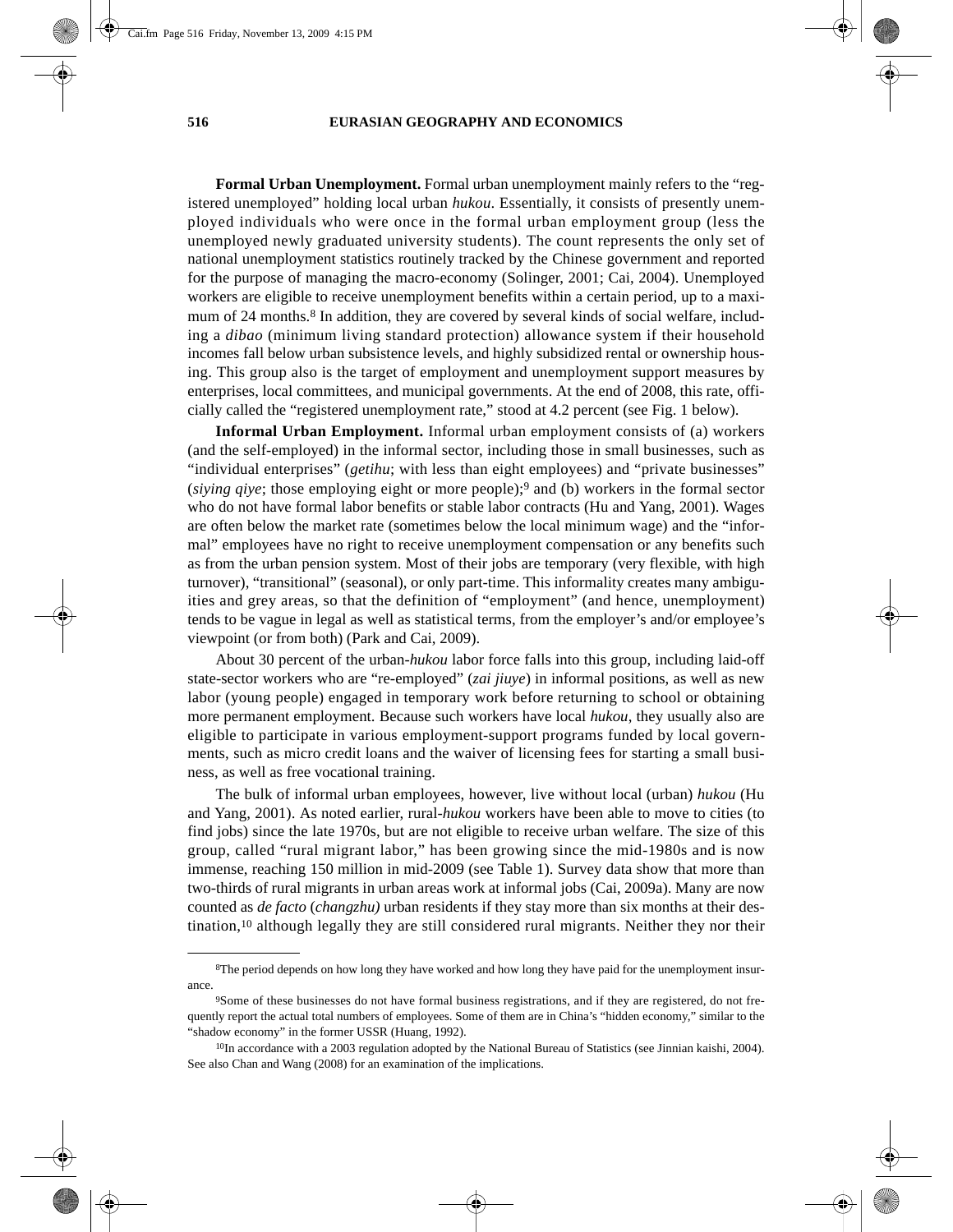dependents are entitled to urban social security protection or low-cost public housing or any state-sponsored social assistance programs. As shown in Table 1, rural migrant labor has accounted for about one-third of total employment in cities and towns in recent years; unemployment in this group is not included in the registered unemployment statistic described above. Similarly, rural-*hukou* workers in township and village enterprises (TVE) also can be considered as part of the informal urban employment group.<sup>11</sup>

**Agricultural Employment.** Under China's dual structure, new labor for nonagricultural industrial development and urbanization comes mainly from the immense surplus (even prior to 1949) in agriculture (Chao, 1986). The rural and urban labor markets still are segregated due to the *hukou* system. Thus transfers between rural and urban areas during an economic downtown, when the demand for labor decreases, will encounter many systemic barriers, as many migrant workers are forced to return to rural areas, presumably to take up farming again.

The agricultural (and rural) sector thus basically serves as the nation's industrialization labor "reservoir" (or "reserve army") through "sharing" provided mostly by extended families in the rural sector (Chan, 2009c). This special characteristic of rural "job-sharing," and hence "wage sharing" in China is quite unusual. Linked to the continuously "temporary" character of rural-to-urban labor transfers and chronic rural under-employment and income instability, it is also responsible for the large income gap between urban and rural populations (Cai, 2007).

The agricultural labor force in the countryside can thus be divided into "resident labor" and "returned labor." The size of the resident labor force in the countryside in early 2009 was estimated at around 256 million (see Table 2 below), and the number employed in agricultural labor is between 175 and 227 million, depending on the definition of unemployment in the countryside that is used (see Cai and Wang, 2009, Table 7.2). As some observers have pointed out, the size of employment and unemployment in the farm sector of a developing country is difficult to pin down, and the distinction often appears to be arbitrary (Rawski, 1979). The range of employment shown in Table 2 reflects the different assumptions used in estimating unemployment and surplus farm labor. The resident farming labor force is aging rapidly due to out-migration of younger workers in recent years. The resident labor force generally consists of individuals in the older age brackets, with more than 81 percent older than 30 (Cai, 2008).

"Returned" laborers come and go between the farm and city in random moves that depend on personal circumstances. Generally, their age profile is similar to that of the resident farming labor force. However, when an economic crisis results in the mass loss of migrant jobs, rural migrants return to the farm en masse as a large wave. The average age of this type of migrant worker (forced to return home by crisis) tends to be much lower than average for the group (i.e., 61.3 percent are age 30 and under; see Cai, 2008). The return of large numbers of younger laborers to the countryside has both its advantages and limitations. On the positive side, the infusion of "young blood" into the farm sector might facilitate rural development, as young workers may bring back new ideas and some knowledge of technology if they acquired some skills in the city. On the other, because many long-term migrants do not have (or have lost) farmland or lack the needed experience and skills, it is not really possible for most to be re-employed in the farm sector. And as there is no formal social security in the sector, the return of this labor force places an additional and very substantial

<sup>11</sup>A small portion of TVEs are located in rural areas (villages).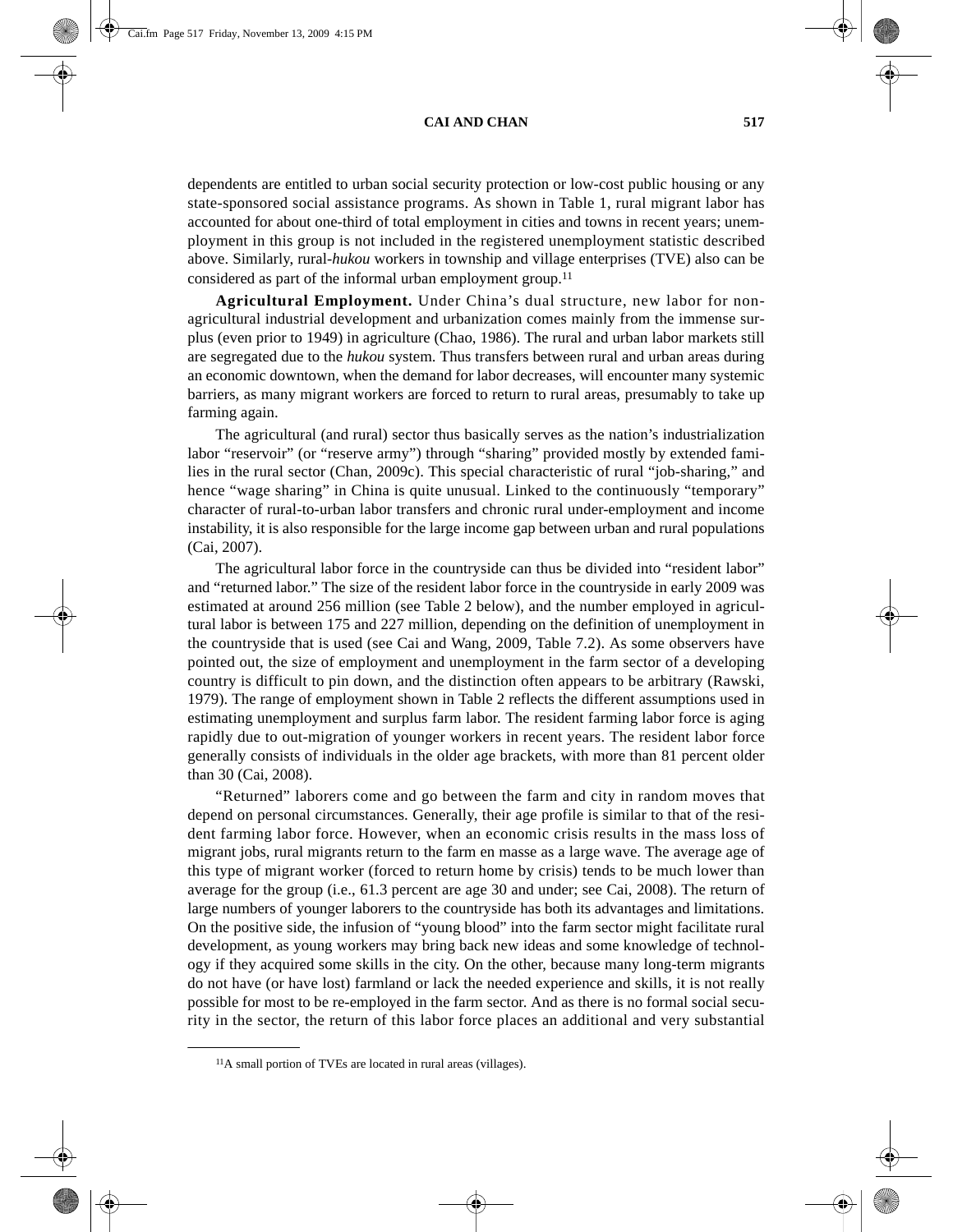

**Fig. 1.** Registered and actual urban unemployment rates for 1997–2008 (in percent). Registered unemployment rates in 1997–2008 represent official data published by the National Bureau of Statistics (NBS and MHRSS, 2008; Renshebu, 2009). The actual unemployment rates are estimated by Fang Cai on the basis of data published in various annual editions of the *China Statistical Yearbook* and *China Population Statistical Yearbook* (for 1997–2004), and on microdata from the One Percent National Population Survey in 2005 (for 2005). Estimates for 2006, 2007, and 2008 represent approximations based on indirect data. For methodological details, see Cai (2004) and Cai and Wang (2009).

burden on land and their families, aggravating an already undesirable and fragile employment situation in the countryside.

#### **UNEMPLOYMENT IN CITIES AND TOWNS, 2008–2009**

The global financial crisis has had an enormously negative impact on employment in China. For several months after August 2008, the number of orders filled by many exportoriented enterprises dropped precipitously, and thousands of factories in the coastal region, especially in the Pearl River Delta, were closed. The impact was most serious on the rural migrant labor force. However, enterprises were in a difficult position overall, and cut back or deferred recruitment in general. This has affected new college graduates in search of appropriate jobs. Using the labor market classification in the preceding section, we can probe more deeply into the character and trend of unemployment during the year the followed the onset of the global financial crisis.

## **Urban-***Hukou* **Workers**

For urban-*hukou* workers losing their jobs and registering for unemployment benefits, the job loss will be reported and reflected in the officially registered unemployment statistic (i.e., "urban registered unemployment"). Figure 1 shows the trend in this set of statistics from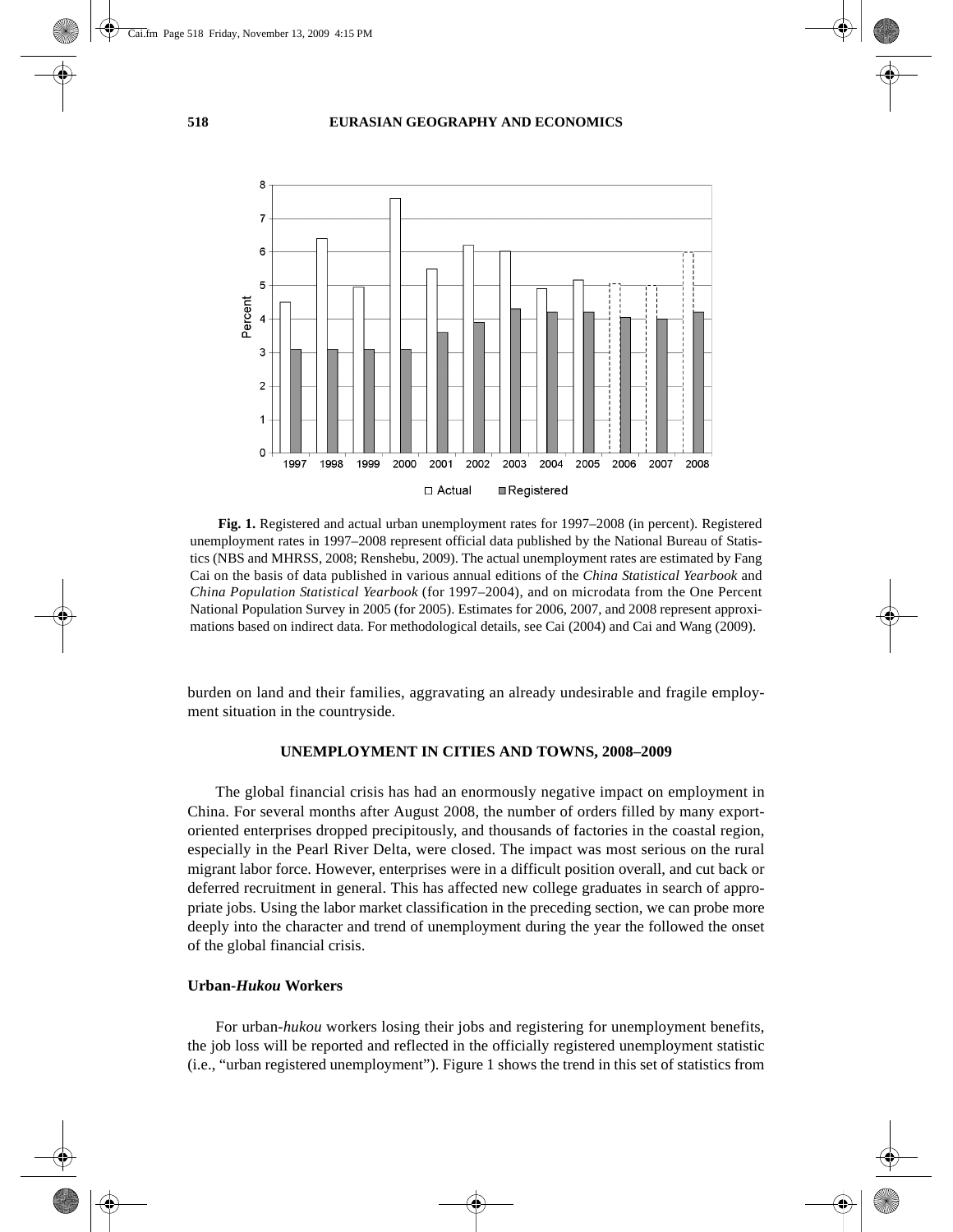1997 to 2008. The registered unemployment rate gradually rose from 3.1 percent in 1997 to 4.3 percent in 2003, partly because of increasingly broad coverage.12 After 2003, the rate dropped slowly and continuously until 2007. On the eve of the global recession (September 2008), the rate stood at 4.0 percent, but then (in one quarter's time) rose relatively quickly to 4.2 percent at the end of 2008. The situation continued to deteriorate, with the official unemployment rate rising to 4.3 percent in March 2009, where it remained in June. The total number of unemployed was recorded at 9.15 million in mid-2009, implying a relatively modest increase of about 600,000 registered urban employed from September 2008 to June 2009.13

However, not all types of unemployment of the urban-*hukou* population are captured by the above statistics. Excluded primarily are workers losing their jobs in informal employment (such as the self-employed, and those in small family businesses) and some (usually young) first-time job seekers. Given the informality of their jobs, many of these workers may not consider themselves as active participants in the labor force, or if they do, may be quite easily classified as still being employed, for they need only to have had one hour of paid work in the week prior to the survey in order to be statistically counted as employed.<sup>14</sup> According to China's Ministry of Human Resources and Social Security (MHRSS), 3 million recent (2008 and 2009) college graduates remained unemployed in July 2009 (Renshebu, 2009).

### **Rural Migrant Labor**

New unemployment is far more serious in this group. A good portion of the rural migrant labor usually returns to home villages for the Spring Festival (Lunar New Year) interlude, which takes place in January or February. This year's annual exodus began much earlier than usual, as migrants began to trickle home in October 2008, three months before the actual date of the festival (which fell on January 26, 2009), as the global financial crisis depressed consumer demand in the developed world and export orders for Chinese goods dried up. According to a survey study commissioned by one of China's respected economic periodicals, the magazine *Caijing* (Shi, 2008), by the end of November 2008, a total of about 5 million workers from China's top 10 labor-exporting provinces (i.e., about 5 percent of the total of 90 million migrant workers from these provinces) had already returned to their home villages some two months in advance of the Spring Festival.15 Particularly hard hit were the provinces of Hubei and Guangxi (the two major suppliers of labor to the export-oriented factories of the Pearl River Delta in Guangdong during the period  $2000-2005$ , <sup>16</sup> where 9 and 10 percent, respectively, of the total migrant workers had returned.

Unlike many other countries where official unemployment figures usually cover all workers, or at least those engaged in non-farm sectors, China's regular statistical system does not track rural migrant labor's employment or unemployment. Owing to the severity of

<sup>12</sup>*Xiagang* ("laid-off") workers were often not included in registered unemployment prior to 2004 (see Cai, 2004).

<sup>&</sup>lt;sup>13</sup>In January 2009, when the number of jobs was still falling rapidly, the government announced its goal of keeping the registered urban unemployment rate below 4.6 percent at the end of the year (Qunian, 2009).

<sup>14</sup>See the labor survey form and definition of unemployment used in China's regular annual labor survey, for example, in NBS (2007).

<sup>15</sup>These provinces, in descending order according to number of migrants "exported" to the rest of the country as of September 2008 are: Henan (21.5 million migrants), Sichuan (13.0 million), Anhui (12.9), Hunan (9.1), Chongqing (7.9), Hubei (7.1), Hebei (6.3), Jiangxi (4.7), Gansu (4.3), and Guangxi (3.5 million migrants) (Shi, 2008).

<sup>16</sup>Based on China's 2005 One Percent Population Survey, computed by Guilan Weng.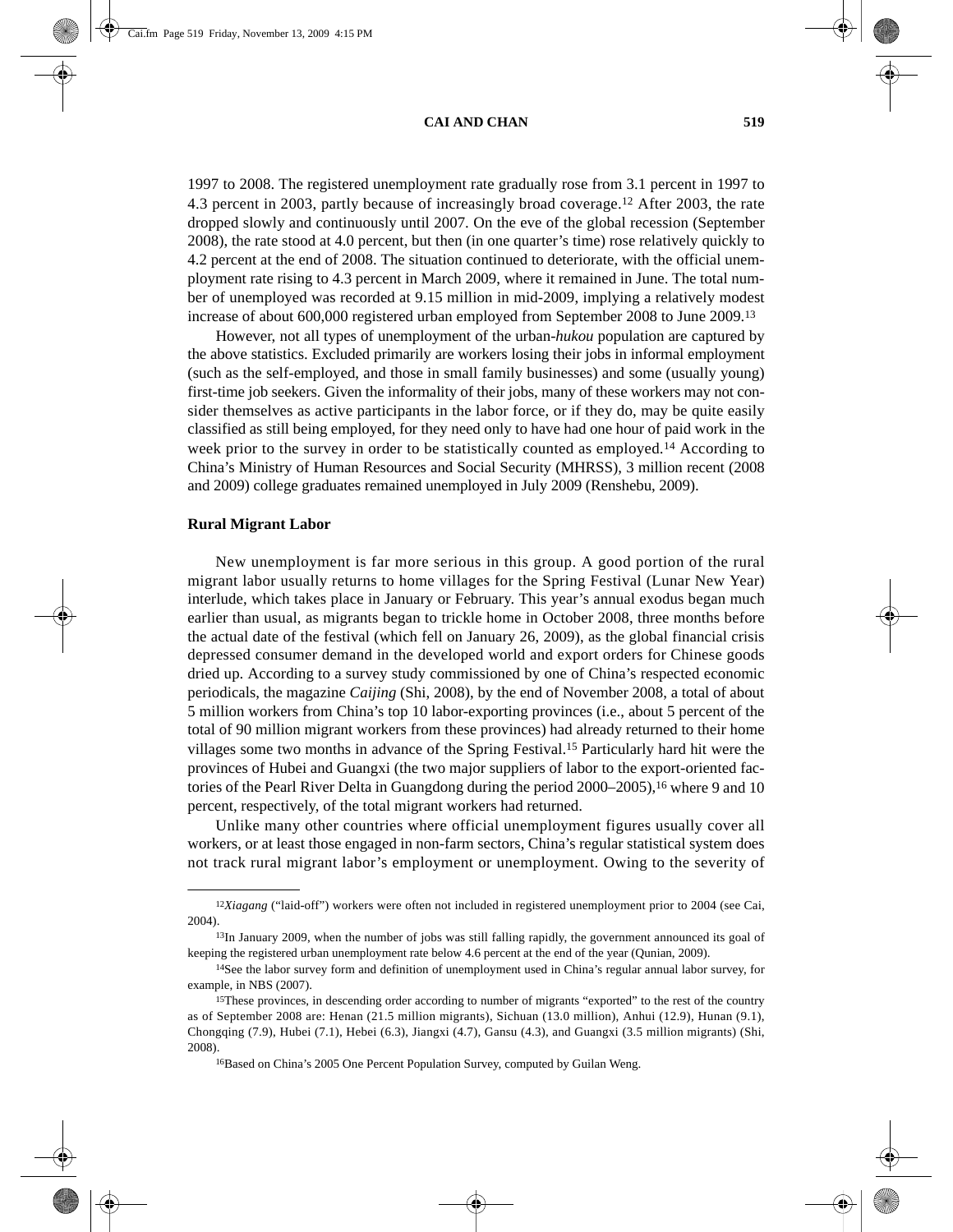

**Fig. 2.** Employment status of rural migrant labor before and after the Spring Festival (January 26, 2009), in millions. *Sources*: Based on NBS (2009a) and "2300 wan" (2009) as well as material compiled and synthesized by Chan (2009c) and Fix et al. (2009). Rounded numbers in parentheses are in millions.

unemployment in this group, much public attention has been devoted to the issue. Several reports released by different government agencies and media based on surveys and estimates provide productive information. The most useful (and authoritative) data come from China's National Bureau of Statistics (NBS, 2009a), based on information from a large national sample survey (encompassing 7,100 villages scattered across all 31 provincial-level units of the country) at the end of 2008 and early 2009. The basic results are summarized in Figure 2. As of the end of 2008, the total number of rural-*hukou* laborers working in urban jobs was 225.4 million, of which 140.41 million were employed far from their home villages (those labeled "rural migrant labor" in Fig. 2), with the remainder working in nearby non-agricultural enterprises (TVEs). About half of those employed far from home (70 million out of a total of 140 million), as part of an annual routine for some, had returned to home villages before the Spring Festival. This 50 percent return rate was higher than the average rate of 40 percent in previous years (Yin, 2009) because many had lost their jobs in the city.17

After conclusion of the Spring Festival, in early February through March 2009, 56 million (about 80 percent of those traveling to home villages for the Festival) returned to the cities. Of the 14 million who remained, only 2 million were re-absorbed into the economy of the rural areas. Among those returning to the cities, the majority did find jobs, although 11 million were still not (re-)employed as of March. Thus, if we add the number of those remaining in home villages (and not employed) to the returnees still seeking work in the city, total unemployment within the rural migrant labor force can be estimated at 23 million, about 16 percent of the total (Table 2)—assuming that the other 70 million migrants (who did not travel to their home villages during the festival) all managed to retain their jobs.18 This

 $17$ It is worth noting that 36 and 28 percent of the returnees, respectively, were from the manufacturing and construction sectors, reflecting the concentration of migrant labor in, as well as the impact of the crisis on, those sectors (NBS, 2009a).

<sup>18</sup>These numbers are very close to the round figure of 20 million (unemployed rural migrant workers) and 15.3 percent (overall unemployment rate of rural migrant workers) cited by Chen Xiwen, China's main official in charge of agricultural work, at a press conference on February 2, 2009 (see Fengbao, 2009). Chen also indicated that the 20 million figure might rise to 25 million if new entrants to the rural migrant labor force were counted.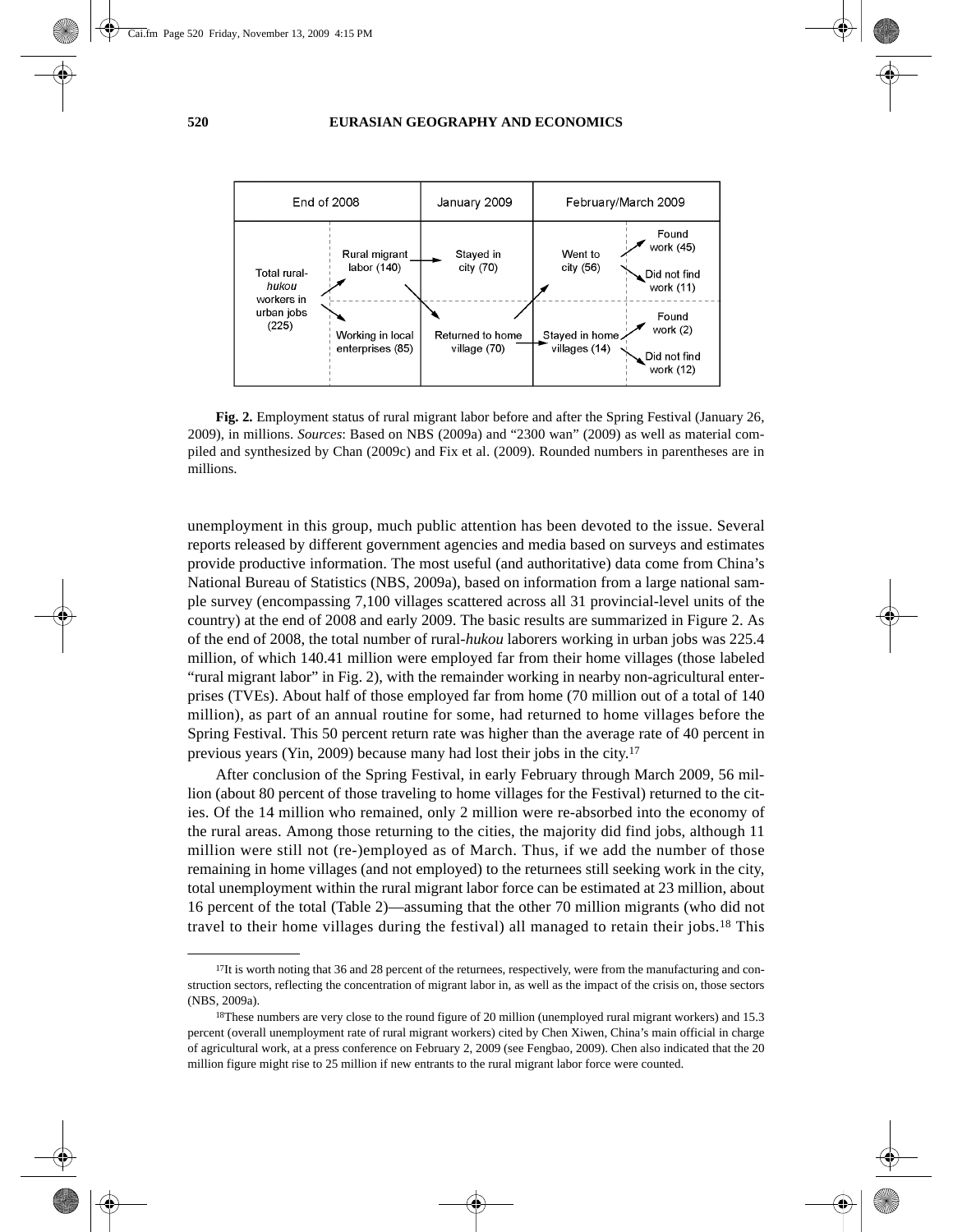unemployment is disastrously high, because in recent normal years, quite contrary to the general perception, rural migrant labor had a very low unemployment rate (1–2 percent) (see Guo, 2007).<sup>19</sup> The 16 percent figure corresponds to a sharp loss of jobs for this group, in contrast to the slight increase in unemployment (from 4.0 to 4.3 percent) among urban-*hukou* workers with formal employment, as described above. In absolute terms, it corresponds to a loss of 23 million versus 600,000 jobs.

Information about unemployment of rural migrant labor since March 2009, has been sketchy, as no similarly systematic statistics are reported. According to the MHRSS, additional rural migrant workers returned to the cities in late March, as presumably more jobs had become available.20 Nonetheless, a press release issued jointly by the Ministries of Commerce and Finance and the All-China Federation of Trade Unions in June 2009 described the unemployment situation in China as "dire" and forecast that total unemployment (of urban and migrant workers) would reach 40 million in 2009 (Jinnian quanguo, 2009). However in early August 2009, a more positive assessment, released at a press conference by the MHRSS, reported the number of unemployed rural migrant workers at only 4.5 million in July, or 3 percent of the total of 150 million rural migrant laborers in mid-2009 (Millions, 2009). This number was surprising, at least when initially released.<sup>21</sup> But the rise in the number of employed migrants now appears to be plausible, as the Chinese economy recovered modestly in the second and third quarters because of the government's massive stimulus package (creating many millions of jobs, especially in construction), and the third quarter is customarily the peak-labor demand season in the export sector (to fill orders for Christmas in Western markets). Of course, as expected, even though the employment numbers are up, individuals who are hired are working less than they were in 2008, and likely are not getting paid as much.22 In any case, the most recent low unemployment rate reported for migrant workers appears to corroborate media reports in August to the effect that factories in the Pearl River Delta (e.g., in Dongguan) and the Shanghai delta were scrambling to find labor to fill recently opened jobs (Foreman, 2009).23 It also accords at a more general level with the fact that, although world trade overall is expected to be lower in 2009 than previous years, China's exports appear to be decreasing less (and thus gaining a larger share of the overall world market in the process) due to aggressive cost slashing (attributed in large measure to wage cuts in its factories) and a general tendency of anxious consumers worldwide to spend on lower-priced rather than luxury goods (Barboza, 2009).

<sup>19</sup>This was partly due to the fact that migrant workers without jobs would generally return to their home villages (perhaps returning to farming), because they did not have unemployment coverage in the cities, thereby almost eliminating unemployed migrants in urban unemployment counts. This further illustrates the extent to which the rural sector serves as China's "labor surplus reservoir," by absorbing unwanted labor from the cities.

<sup>&</sup>lt;sup>20</sup>The NBS has indicated that by the end of March, only 7 million rural migrant workers (instead of the 14 million reported above) remained in their home villages (see Yijidu, 2009).

<sup>21</sup>Some observers raised questions about how this number was derived (e.g., Batson, 2009).

<sup>22</sup>A national survey by the Ministry of Agriculture indicates that the total number of work days of migrants who were hired in the first five months of 2009 had dropped by 5 percent compared to the same period in 2008 (Wang et al., forthcoming).

<sup>&</sup>lt;sup>23</sup>This is partly due to the fact that surplus migrant workers have been diverted to public works projects. Frustrated by the deplorable conditions of laid-off migrants in Guangdong in late 2008, others did not return to the cities and were not readily available to fill the sudden increase in demand for unskilled workers. The shortage is likely "frictional" (as described in note 44 below). We thank Stephen Green for pointing this out.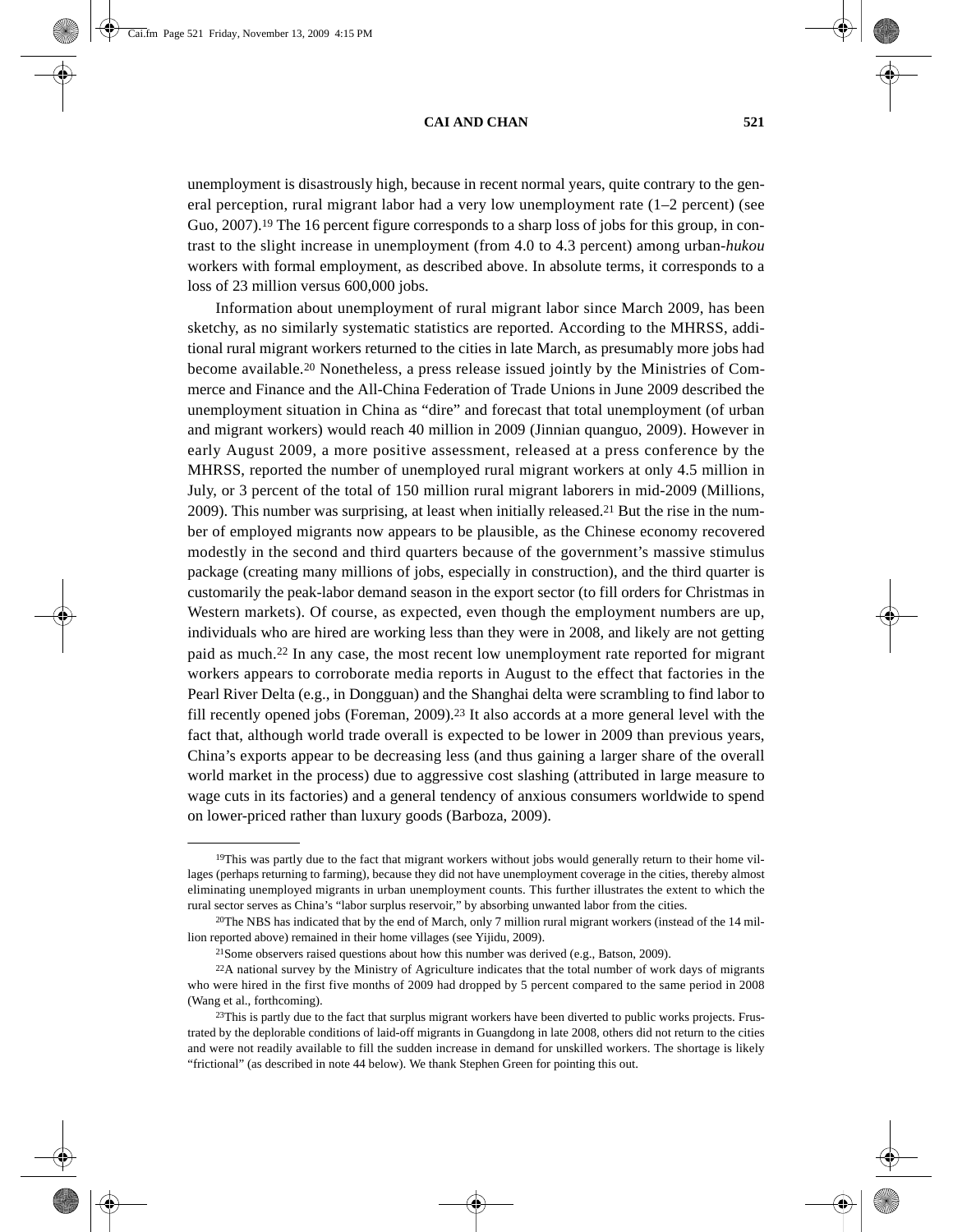| Group/sector                           | Labor force | Unemployed     | Employed        | Rate (percent) |  |  |  |
|----------------------------------------|-------------|----------------|-----------------|----------------|--|--|--|
|                                        |             |                |                 |                |  |  |  |
| Urban <i>hukou</i> formal employment   | 214         | $9.15 + 1.0^a$ | 204             | 4.7            |  |  |  |
| Urban <i>hukou</i> informal employment | 85          |                | 85 <sup>b</sup> |                |  |  |  |
| Rural migrant labor                    | 140         | 23             | 117             | 16.4           |  |  |  |
| Workers in TVEs <sup>c</sup>           | 85          |                | 85 <sup>b</sup> |                |  |  |  |
| Totals                                 |             |                |                 |                |  |  |  |
| Urban (non-agricultural)               | 514         | 33.15          | 481             | 6.4            |  |  |  |
| Workers in agriculture                 | 256         | $29 - 81$      | 175–227         | $11.3 - 31.6$  |  |  |  |
| <b>National</b>                        | 770         | $62 - 114$     | 658-708         | $8.1 - 14.8$   |  |  |  |

**Table 2.** Preliminary Estimates of the Actual Urban Unemployment Rate, Early 2009 (in millions)

aRefers to unemployed college graduates from 2008.

bAssuming no unemployment in this group.

cThe jobs of a small number of workers employed in TVEs are in villages.

# **Actual Unemployment in Cities and Towns**

By combining the above two major types of urban unemployment, one can come up with a rather generalized picture of the actual unemployment in cities and towns at the height of the global economic recession in February/March 2009, using a number of widely accepted statistics.24 Working with these numbers produces a rough estimate of actual unemployment of about 33 million, or 6.4 percent of the urban (non-agricultural) labor force (Table 2).25 This estimate accords with those for the previous years made by Cai and associates (Fig. 1), which indicate an unemployment rate of 6.0 percent at the end of 2008. The 6.4 percent figure probably represents only the minimum, as in this approach the unemployment rates for township and village enterprise workers and urban informal employment are assumed to be zero.26 One can also deduce that this calculation critically depends on whether rural migrant workers remaining in their home villages after the Spring Festival (12 million, see Fig. 2) are counted among the urban unemployed and are included in the "urban" labor force.27 If we accept the rate of about 5.5 percent for actual urban unemployment in mid-2008 (Fig. 1) as the "pre-crisis" rate, it is then

<sup>24</sup>These are: rural migrant labor (140 million), workers in township and village enterprises (85 million), urban*hukou* workers (ca. 290 million), and the total number of workers in the national economy (770 million), plus unemployed 2008 college graduates (1 million). The implied number for agricultural labor (256 million) is also very close to the widely accepted figure of 260 million.

<sup>25</sup>This rate of unemployment can be broadly compared to the rates reported elsewhere for the East Asia region and the world: 5.2 and 5.8 percent, respectively, in the two closely integrated economies of Hong Kong and Taiwan (for March and May 2009, respectively; Shiyelu, 2009; Lishi, 2009); 5.2 percent for Japan (in May 2009; Ri xiyilu, 2009); and 10.2 percent for the United States (in October 2009, and the highest since 1973; Irwin and Fletcher, 2009).

<sup>&</sup>lt;sup>26</sup>See the earlier discussion on the difficulty of measuring unemployment among young first-time workers and those in the informal urban economy.

<sup>&</sup>lt;sup>27</sup>By dropping the 12 million from the urban counts, the actual overall urban unemployment rate would fall to 4 percent, disguising what in reality was a seriously worsening employment situation in early 2009.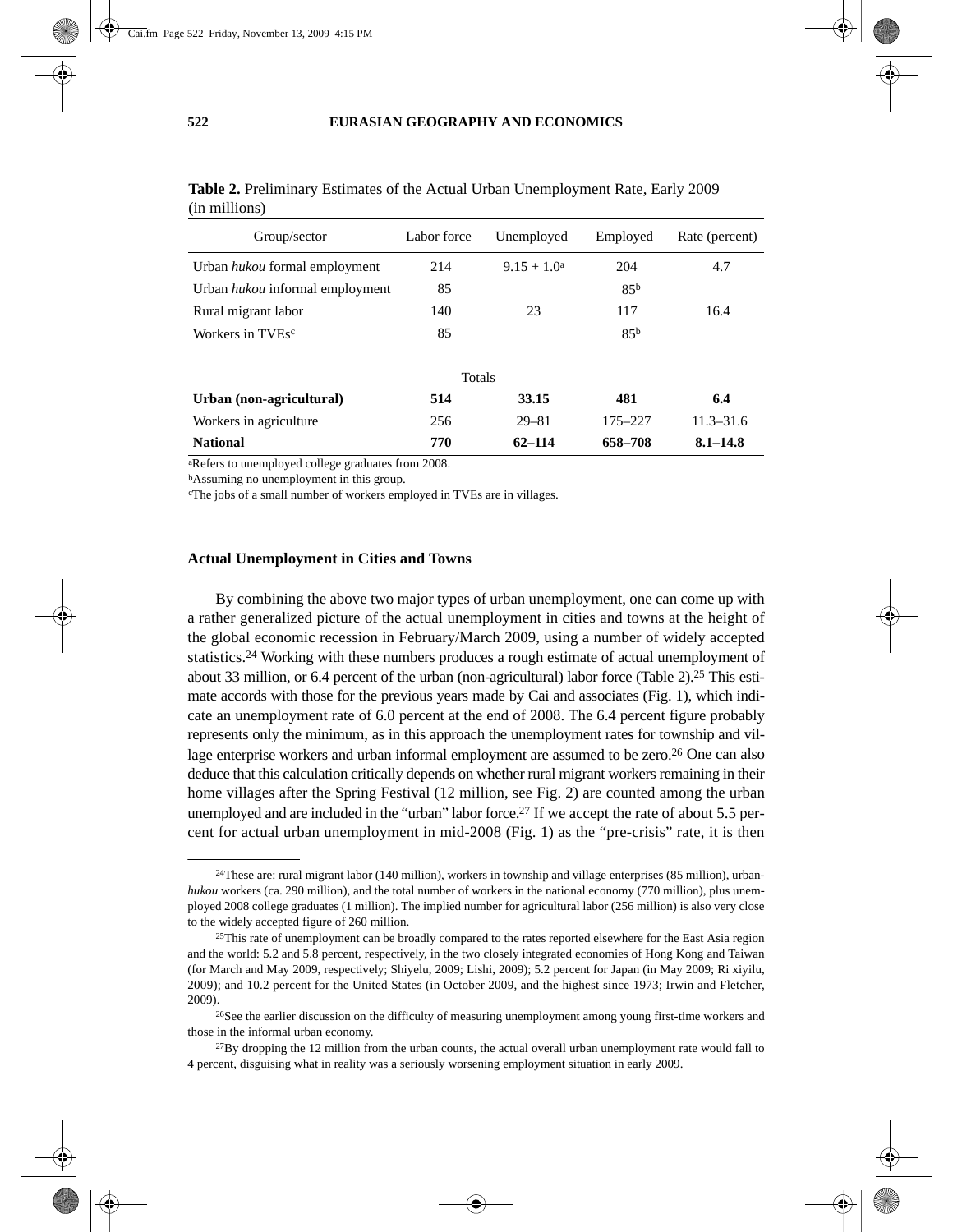reasonable to suggest that the crisis has increased the unemployment rate by almost one percentage (0.9) point in aggregate by early 2009. Most forecasts made in early 2009 assumed that the urban job market would continue to deteriorate in 2009, and predicted that urban unemployment would likely hit 40 million by the end of the year.<sup>28</sup> As we now know, the employment situation of migrants has improved since the second quarter, especially since July, so that one can expect that the urban unemployment rate will drop below 40 million by year's end.

## **CONCLUDING DISCUSSION**

There is little doubt that the global financial crisis and recession has affected rural migrant workers far more severely than any other major social group in China, as evidenced by their unprecedented levels of unemployment (16 percent in early 2009). Migrants, however, are not the main group targeted for government assistance in the recession. As explained earlier, under China's current dual structure, assistance to the rural population lies outside the direct responsibility of the state.

The government has been active, however, in providing assistance to unemployed urban-*hukou* workers, and especially to recent college graduates. Local governments have been tasked with stabilizing the unemployment situation of the urban-*hukou* population and implementing various programs (e.g., vocational training) to increase employment opportunities for this group. Because performance of local officials would be evaluated on the basis (among other criteria) of the registered unemployment rate in their jurisdictions, some relatively unusual efforts have been made by local governments to lower the rate.29 In further reference to recent college graduates, concerted efforts have been made (not only by local labor and education officials but also by universities) to raise their rate of employment by expanding the recruitment of graduates to work in the countryside (e.g., as teachers). However, in order to protect the local job market, measures have also been taken in some cities to limit jobs to local graduates (Jinnian gaoxiao, 2009). Moreover, under heavy pressure to raise the employment rate of local college graduates, some officials and universities have reportedly distorted the actual numbers.<sup>30</sup> These efforts appear to have paid off, at least in a statistical sense, as a senior MHRSS official claimed that 68 percent of the 6 million students graduating college in the spring of 2009 were already employed as of early July 2009 (Renshebu, 2009). Nonetheless, if the number of unemployed recent graduates is added to the ones still jobless from the previous year (2008), there were altogether about 3 million unemployed graduates in July 2009.

For China as a whole, second quarter data for 2009 indicate a registered unemployment rate of 4.3 percent for the urban-*hukou* population.<sup>31</sup> With generally better-than-

<sup>28</sup>Zhang et al. (2009), using a static sectoral input-output model based on actual 2008 and projected 2009 export data, estimate a total loss of about 41 million jobs over the last two years. As noted above, the joint press release issued by the Ministries of Commerce and Finance, and the All-China Federation of Trade Unions (Jinnian quanguo, 2009) forecast that total unemployment (of urban and migrant workers) would hit 40 million in 2009.

<sup>29</sup>The Beijing city government has agreed to pay local enterprises as much as RMB 10,000 (i.e., ca. \$US 1470) for each new hire from the local pool of registered jobless (Beijingshi, 2008).

<sup>&</sup>lt;sup>30</sup>In order to meet employment targets, universities apparently have reported some graduates as employed even though they have not yet found jobs (see Qianche, 2009).

<sup>31</sup>However, if the 3 million jobless graduates are included in urban registered unemployment, the rate rises to about 4.7 percent (Table 2).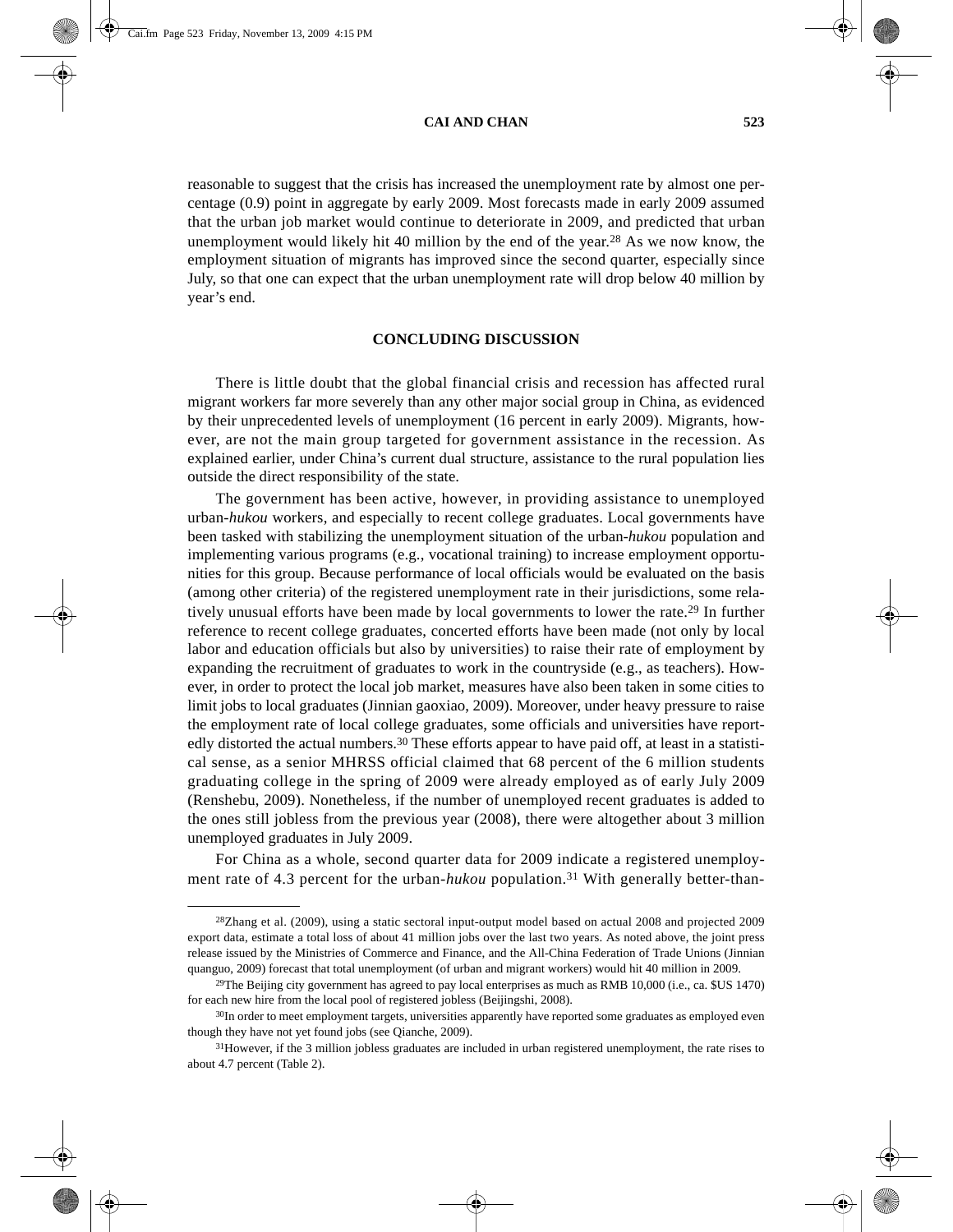expected job growth in August and September 2009, it is quite likely that China will meet its goal of keeping the urban registered employment rate below 4.6 percent at the end of 2009.

In line with the prevailing view of the countryside as a reservoir for surplus labor (as noted above), the government has openly encouraged jobless migrants to return home to farm or start new businesses and become self-employed.32 As some critics have pointed out, however, this solution is unrealistic (Han, 2009; He, 2009), because several major obstacles have prevented most laid-off migrants from being re-absorbed into the labor force of already heavily populated rural areas.<sup>33</sup> First, a high percentage of migrant workers do not have much experience or the requisite skills in farming, especially "second-generation" migrants, most of whom left the countryside immediately after finishing middle or elementary school. Second, many returnees do not have access to the farmland to which they are entitled (partly because they have not been on the farm for many years and have never worked "their" land and partly because their land had been requisitioned).<sup>34</sup> And more fundamentally, there has not been enough arable land for most farmers to make a basic living, which is what prompted them to leave the countryside in the first place. Finally, there are few opportunities for other productive work in the countryside.<sup>35</sup> In any case, it is difficult, if not impossible, for the majority of the jobless to start non-farm self-employment or business: doing so requires not only capital but also some entrepreneurial experience and skills, which the laid-off migrants generally do not possess.36

Because of the difficulties in transferring to other forms of employment, the job losses by migrants represent a real reduction of income for their families. Incomes generated by rural migrant labor now contribute about 40 percent of the total net income of rural families (predominantly remittances), so that the loss is quite significant (*Nongmingong*, 2009). In general, the extended family system in rural areas is likely to absorb this loss over the short term through the sharing of incomes and jobs, as Chinese farm families have done for many centuries (see Chao, 1986).

Another measure undertaken by local governments to assist rural migrant labor is the expansion of vocational training (and re-training). The "low-cost" approach adopted by most employers adopt provides hardly any such training to rural migrant labor, which is mainly focused on simple repetitive and fast-paced tasks requiring minimal training.37 With few skills, migrant workers usually cannot be transferred to other jobs. Various government programs have been initiated for the purpose of offering vocational training in the wake of the

<sup>32</sup>A campaign called "back to the village to construct the new countryside" was launched in the wake of huge layoffs in late 2008 (Guoban, 2008).

<sup>33</sup>Currently, the rural-*hukou* population is roughly 870 million, and the *de facto* rural population about 725 million. This rural population (perhaps less the 250 million already employed by the non-agricultural sector) is supposed to subsist on a total of roughly 140 million ha of arable land, an area even smaller than that of the United States where the total number of farm workers (including undocumented labor from Mexico) does not exceed 10 million (see DeSilver, 2006).

<sup>&</sup>lt;sup>34</sup>For a discussion of the problem and land disputes generated by claims from returnees, see Cho (2009).

<sup>35</sup>Again, had the opportunities existed, they would have been utilized some time ago (Qin and Yu, 2009).

<sup>36</sup>According to some local county-level surveys reported in May 2009 by the statistical bureau of Hunan, a major migrant-labor exporting province, only 2 to 5 percent of returnees were able to generate any kind of non-farm self-employment (HBS, 2009).

<sup>&</sup>lt;sup>37</sup>In attempts to lower costs, employers typically prefer to hire young and unmarried rural laborers. It is not uncommon to find "older" (often meaning 30 years of age and older) migrants dismissed from factory jobs because of age (see Chan, 2009b).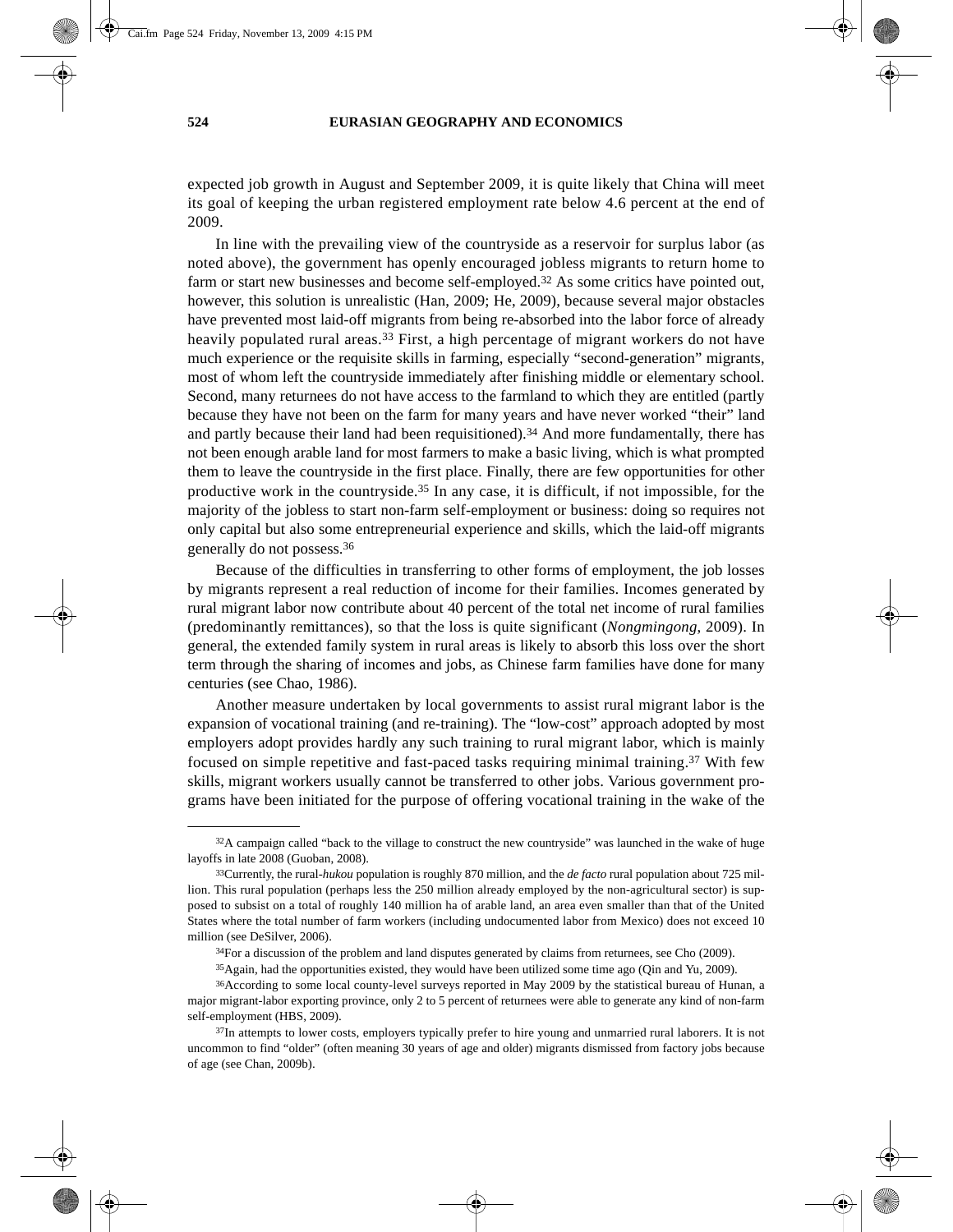massive layoffs.38 Local governments reportedly receive a subsidy from the central government that ranges between RMB 500 and 800 (US\$74–\$117) for each migrant worker enrolled in job training (Yi, 2009). Given the track record of local governments (especially of the ones in rural areas) in handling such initiatives, $39$  especially with respect to treatment of migrant workers, we have doubts about the effectiveness of that program.

A more important initiative was the massive fiscal stimulus package of 4 trillion yuan (\$586 billion) over two years, intended to cushion the impacts of the recession on the economy. One of the main goals was to maintain a GDP growth rate of at least 8 percent for 2009. As part of the package, the government has poured billions of dollars into public works designated for road and rail transportation improvements. These projects have created many jobs for migrant labor, though, ironically, some of the public works have also set off another round of massive rural land expropriation, prompting dispossession of more peasants and creating more joblessness.40 There are signs that the public works program has been successful, as GDP inched upward in the second quarter of 2009 relative to the first,<sup>41</sup> and many new jobs for migrants had been generated by August of that year. While the short-term concern for employing rural migrant labor thus seems to have receded, the fundamental unease regarding their vulnerability has not (Cai, 2009b): world demand for Chinese exports over at least the near term has dropped by about 20 percent, and the jobs created in public works are only temporary.42

To address this long-term concern, China should emphasize job creation in its stimulus plan and development strategy, not simply GDP growth as has always been the case recently and over the last three decades. A substantial part of the current stimulus has gone to major industries such automobile manufacturing and machine-building. While such investments have contributed to the growth of GDP, they often did not prove to be the most effective in terms of job creation, as these industries tend to be capital-intensive and dominated by large state-owned enterprises.43 A job-oriented stimulus program should focus on labor-intensive industries, and small and medium-sized enterprises directly, as the latter constitute the backbone of employment. A re-orientation of the remaining stimulus capital would thus serve to

<sup>&</sup>lt;sup>38</sup>For example, the central government has provided fiscal transfers to entice local governments to train returning jobless migrants, presumably at no cost to the migrants.

<sup>39</sup>Serious cases of embezzlement of training funds by local officials in Guizhou were reported by the *People's Daily* (cited in Yi, 2009). Sadly, what was ostensibly a "livelihood project" (*minsheng gongcheng*) for desperate jobless migrants quickly became yet another "embezzlement project" (*liancai gongcheng*) for government officials in some locales.

<sup>40</sup>Widely documented seizures of rural land under the current Chinese system amount to an immense confiscation of peasants' property, generating hundreds of mass protests in rural areas over the last several years. In 2009, because of the need to maintain high GDP growth, local governments obtained greater powers to seize lands at a faster pace, further jeopardizing the livelihoods of peasants and migrant workers returning to rural settlements (Qin and Yu, 2009).

<sup>41</sup>China's GDP in the second quarter of 2009 grew by 7.9 percent, compared to only 6 percent in the first quarter (Powell, 2009). Third quarter GDP, just reported as this paper went to press, grew by 8.9 percent (Jacobs, 2009).

<sup>42</sup>According to the Global Trade Information Service, China's exports for the first half of 2009 totaled \$521.8 billion, some 21.7 percent less than during the same period in 2008. (This amount is almost identical to that recorded by the General Customs Administration of China and reported in Table 2 of Liu et al., 2009 on page 504 of this issue.) Although a substantial reduction, this is slightly less than corresponding losses for South Korea (22.7 percent) and the United States (23.8 percent) and substantially less than Japan (37.3 percent) as well as the major European nations of Belgium, France, Germany, Italy, The Netherlands, and United Kingdom (all in the 30-percent range) (Barboza, 2009).

<sup>43</sup>Zhang et al. (2009) have shown this based on an input-output analysis.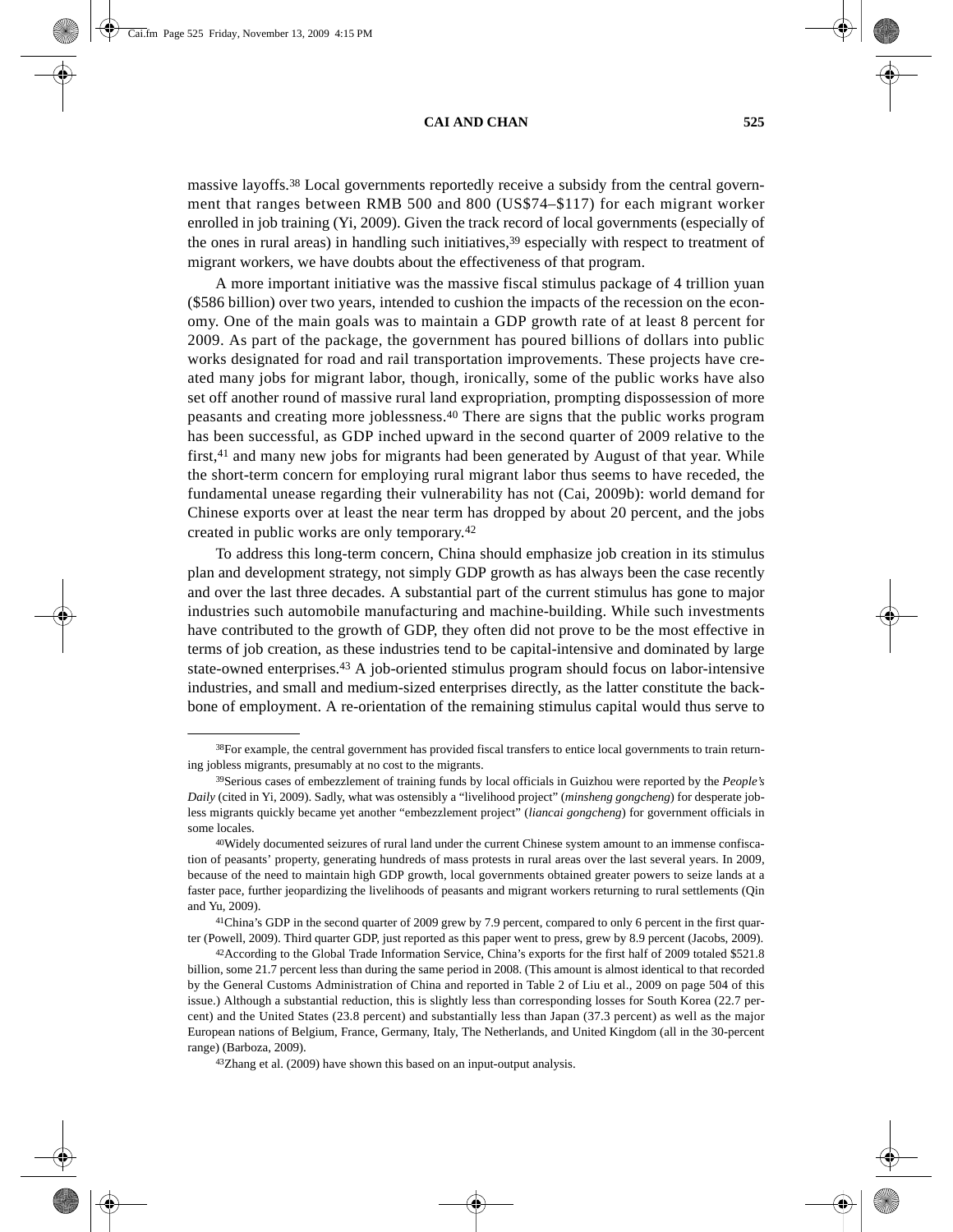

**Fig. 3.** Composition of job-seekers in the urban labor market during the fourth quarter of 2008, in percent. *Sources*: Based on data collected in 88 cities; see China Labor (2008).

further mitigate job losses caused by the slump in exports, while at the same time serve to promote growth and jobs on more sustainable terms.

More generally, as a survey of job-seekers in the fourth quarter of 2008 has shown (Fig. 3), the composition of urban unemployment, the main focus of the government policy and targeted assistance, is quite diverse. One can easily differentiate 7 or 8 major groups of people looking for jobs, with no group being particularly dominant. These groups range from the older *xiagang* state workers, officially registered "unemployed" urban-*hukou* workers, new entrants to the job market (urban youth), to migrant workers from nearby areas or more distant regions. Such diversity precludes a policy narrowly targeting one particular group or another.

In devising policies to effectively attack the problem of unemployment, policymakers need to distinguish between unemployment of a cyclical nature (arising mainly from fluctuations in aggregate demand) and natural unemployment (arising mainly from frictional and structural unemployment).44 Because it reflects national and global economic cycles, cyclical unemployment is mostly beyond the Chinese government's control, especially given its heavy dependence on exports.45 And while the recent increase in unemployment arising from the current recession is mainly cyclical in nature, the bulk of overall urban joblessness in China actually is a product of natural unemployment, caused mainly by the ineffective functioning of the domestic labor market and the mismatch of skills between jobs and workers. According to estimates based on 2007 survey data, of the overall 5.3 percent actual urban unemployment rate, only one percentage point was attributable to cyclical factors, the rest (>4 percentage points) being due to natural unemployment (Cai and Wang, 2010).

<sup>44</sup>Major components of natural unemployment include frictional unemployment (normal inefficiencies in finding new employment after termination of a preceding job, such as limited availability of information about job openings), structural unemployment (the mismatch between the skills or age of available workers and those needed to fill vacant positions), and country- or employer-specific institutional factors such as minimum wage policies, bonuses, or restrictions on number of hours to be worked per week.

<sup>45</sup>Roughly one-third of China's GDP in 2008 was derived from exports (On the Rebound, 2009).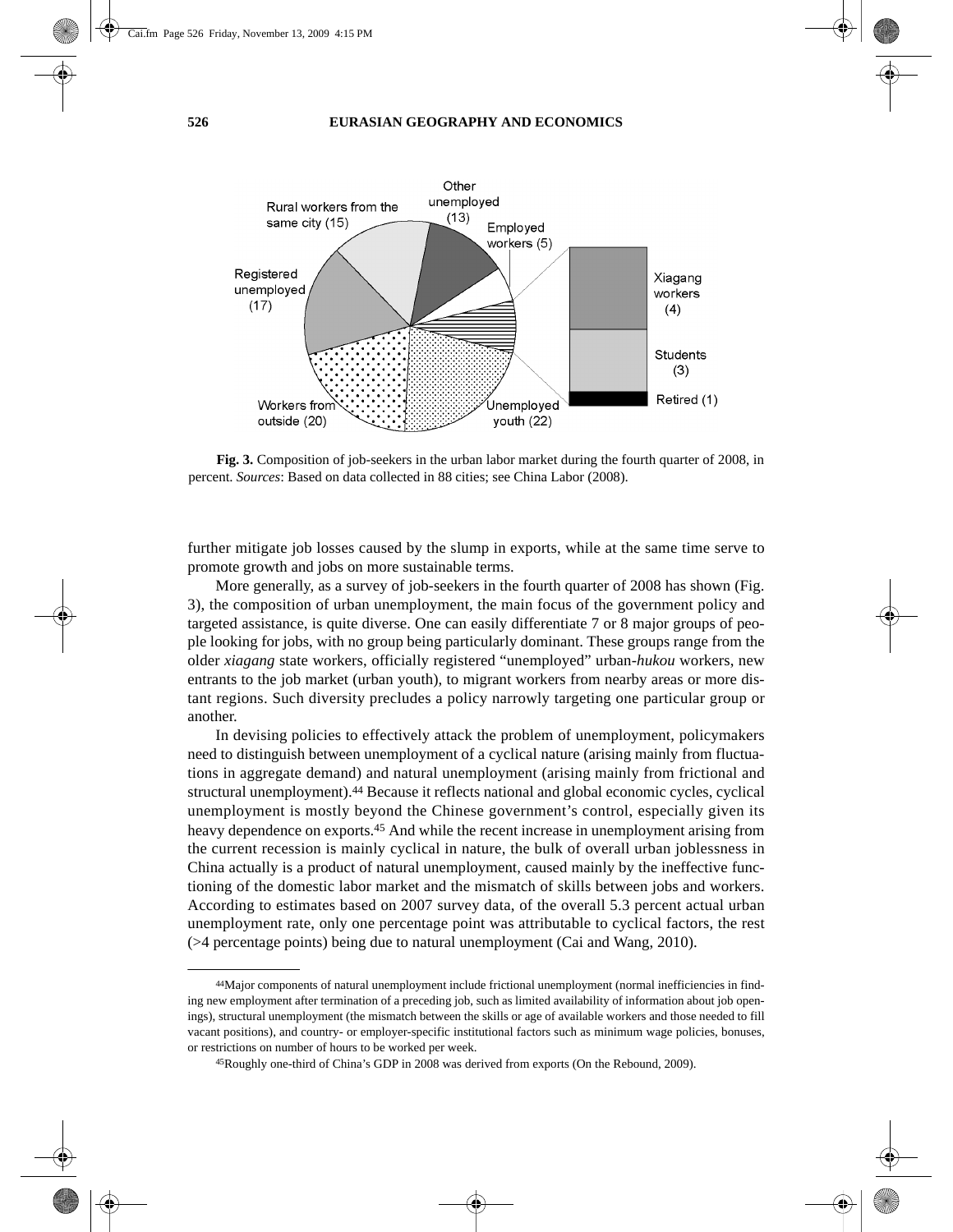The government can further reduce natural unemployment by continuing to improve the functioning of the labor market (e.g., establishing employment search/recruitment offices and more widely disseminating information on job openings), assisting laid-off workers in efforts to find new jobs, and providing vocational training. These steps are within the capacity of the government and can be implemented almost immediately with relative ease, helping to offset losses caused by cyclical unemployment.46

More substantive labor market reforms also are needed. As migrant labor has been the main workhorse of China's manufacturing and services sectors, and migrants are an indispensable part of the urban labor force, it is quite evident that maintaining a stable migrant labor force and helping produce and convert experienced and skilled "temporary" migrant workers into "permanent" citizens is quite important (e.g., see Chan, 2009a; Zheng et al., 2009). This accords with China's goal of moving its industries "up the value chain," to export products containing a higher skill content and higher value-added component. Many cities have made modest progress in easing restrictions on mobility for some of the more soughtafter workers (although to date this has been mainly confined to the college-educated and professionals). Similar gradual reforms can be taken to help retain skilled migrant workers and settle them in cities. This would be a largely win–win situation for both parties, as China badly needs more skilled industrial workers rather than more unskilled laborers (Chan, 2004).

Ultimately, China needs a unified rural and urban labor market, which will better employ China's human resources and promote social stability. Achieving this objective would entail a sweeping (rather than nominal) reform of the *hukou* system (see Chan and Buckingham, 2008) to allow migrant laborers to settle permanently in cities, and at the same time development of a social safety net (such as unemployment and retirement benefits). This would help reduce the cost of living in cities for migrant workers and thus encourage the most soughtafter among them to settle permanently, providing a much-needed stable supply of labor for the city.

Along with integration of the labor markets, progress toward a unified rather than disparate system of social protection in such areas as pensions, unemployment compensation, health care, and education is essential toward realization of China's long-term economic development goals. Given the country's immense population and serious rural unemployment and underemployment, rational policies and efforts to promote true (stable) urbanization and rural-to-urban transition of the population through *permanent* rather than temporary rural–urban migration should be implemented (Chan, 2010). For this to happen, fair and equitable urban employment for newcomers from the countryside is most critically needed. By their very nature urban life and jobs are subject to the vicissitudes of the economy, and often lie beyond the control of individuals or even governments (unlike the generally selfsufficient nature of the peasant economy). Yet bringing peasants from the countryside to the city in order to augment the urban labor force creates an economic, social, and moral responsibility to provide the newcomers with the same entitlements and security afforded long-time urban residents, especially during difficult economic times.

#### **REFERENCES**

**Barboza, David,** "People's Republic of Exports: Slump Is Making China an Even Stronger Trade Presence," *The New York Times*, October 14, 2009, B1, B8.

<sup>46</sup>Rural migrant laborers are the hardest hit by the current recession, suffering from both cyclical and natural unemployment.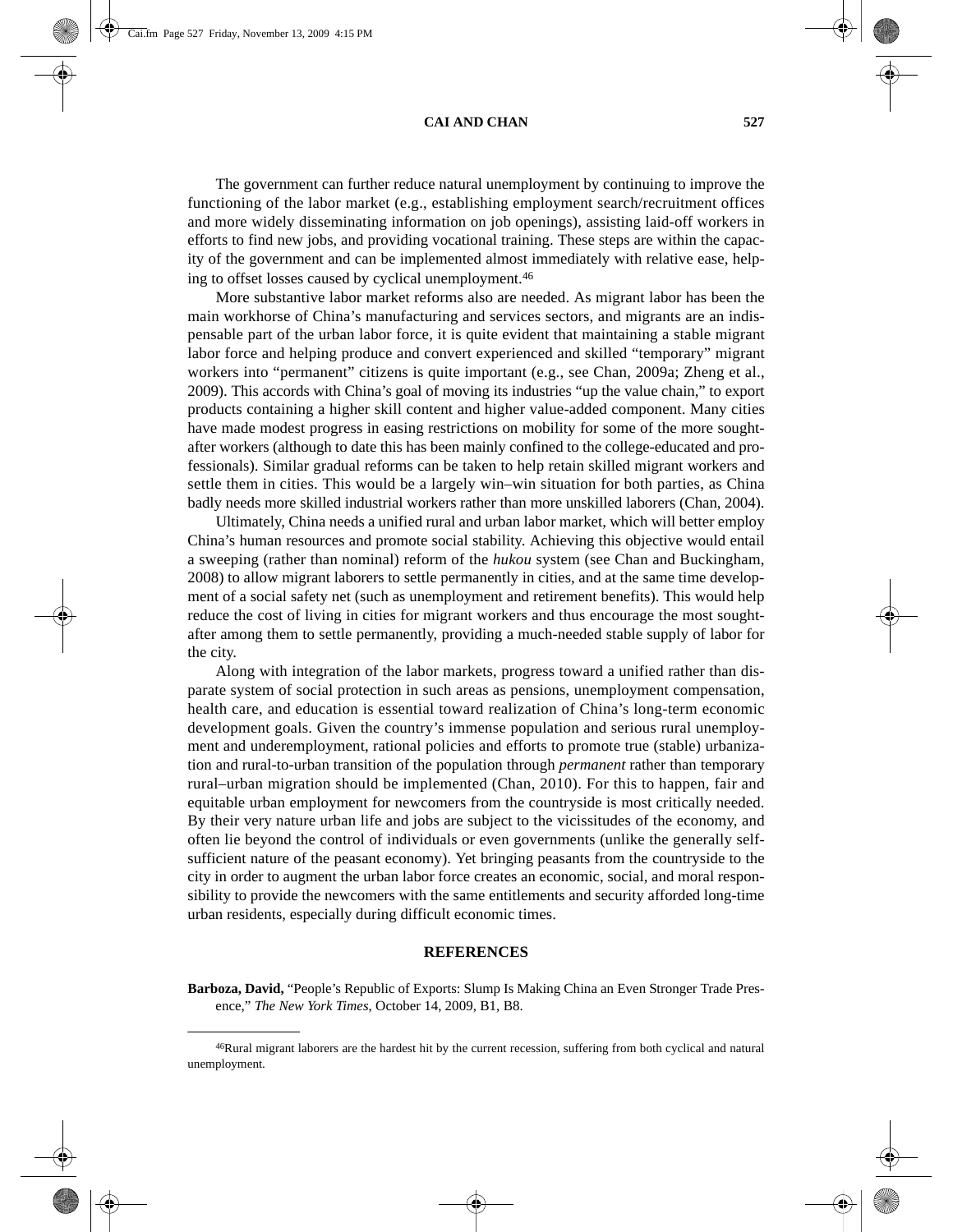- **Batson, A.,** "China Says Migrants are Employed Again," *Wall Street Journal,* August 5, 2009 [http:// online.wsj.com/article/SB124937312326704093.html], accessed August 11, 2009.
- "Beijingshi chutai youhui xinzheng wending jiuye pin yi shiyezhe meinian bu wanyuan (Beijing Municipality Issued New Preferential Policy to Stabilize Employment; Recruiting One Unemployed Will Receive A Compensation of 10,000 Yuan)," *Nanfang dushibao,* November 24, 2008, A10.
- **Cai, Fang**, "The Consistency of China's Statistics on Employment: Stylized Facts and Implications for Public Policies," *The Chinese Economy*, **37**, 5:74–89, 2004.
- **Cai, Fang,** "Rural–Urban Income Gap and Critical Point of Institutional Change," *Economic Change and Restructuring,* **40**:189–206, 2007*.*
- **Cai, Fang,** *Liuyisi zhuanzhedian—zhongguo jingji fazhan xinjieduan (Lewis Turning Point—The New Stage of China's Economic Development).* Beijing, China: Shehui kexue wenxian chubanshe, 2008a.
- **Cai, Fang,** "Ruhe yingdui nongmingong 'shiye chao'? (How to Address the Waves of Unemployment of Rural Migrant Labor?)," *Caijing.com*, October 31, 2008b [http://caijing.com.cn/2008-10-31/ 11025150.html], accessed December 24, 2008.
- **Cai, Fang,** "Laodongli shichang fayu yu chengxiang jiuye de kuoda (The Growth of the Labor Market and the Expansion of Rural and Urban Employment)," in Cai Fang, ed., *Zhongguo jingji zhuanxing 30 nian, 1978–2008* (*Transforming the Chinese Economy, 1978–2008*)*.* Beijing, China: Shehui kexue wenxian chubanshe, 2009a, 80–100.
- **Cai, Fang,** "Jiedu dangqian pushu mili de jiuye xingshi (Unscrambling the Complicated and Confusing Labor Market in China)." Unpubl. manuscript, 2009b.
- **Cai, Fang and Meiyan Wang,** "The Counterfactuals of Unlimited Surplus Labor in Rural China," in Cai Fang and Du Yang, eds., *The China Population and Labor Yearbook, Volume 1: The Approaching Lewis Turning Point and Its Policy Implications.* Leiden, The Netherlands: Brill, 2009, 121–136.
- **Cai, Fang and Meiyan Wang,** "Increase Jobs: Anti-Cycle Strategy with Chinese Characteristics," in Cai Fang, Wang Meiyan, and Wang Dewen, eds., *The China Population and Labor Yearbook, Volume 2: Sustainability of Economic Growth in Perspective of Human Resources*. Leiden, The Netherlands: Brill, 2010 (forthcoming).
- **Chan, Kam Wing,** *Cities with Invisible Walls: Reinterpreting Urbanization in Post-1949 China*. Hong Kong: Oxford University Press, 1994.
- **Chan, Kam Wing,** "Zhongguo huji zhidu gaige he chengxiang renkou qianyi (Chinese Hukou Reforms and Rural–urban Migration)," *Zhongguo laodong jingji* (*China Labor Economics*), **1**, 108–124, 2004.
- **Chan, Kam Wing,** "The Chinese *Hukou* System at 50," *Eurasian Geography and Economics,* **50**, 2:197–221, 2009a**.**
- **Chan, Kam Wing,** "Population, Migration, and the Lewis Turning Point in China," in Cai Fang and Du Yang, eds., *The China Population and Labor Yearbook, Volume 1: The Approaching Lewis Turning Point and Its Policy Implications.* Leiden, the Netherlands: Brill, 2009b, xix–xli.
- **Chan, Kam Wing,** "Global Financial Crisis and Migrant Workers in China." Paper presented at the UN Population Division, New York, NY, August 27, 2009c.
- **Chan, Kam Wing,** "Fundamentals of China's Urbanization and Policy," *The China Review*, **10**, 1, 2010 (forthcoming).
- **Chan, Kam Wing and Will Buckingham,** "Is China Abolishing the *hukou* System?" *The China Quarterly,* 195:582–606, 2008.
- **Chan, Kam Wing and Man Wang,** "Remapping China's Regional Inequalities, 1990–2006: A New Assessment of *de Facto* and *de Jure* Population Data," *Eurasian Geography and Economics*, **49**, 1:21–56, 2008.
- **Chao, Kang,** *Man and Land in Chinese History*. Stanford, CA: Stanford University Press, 1986.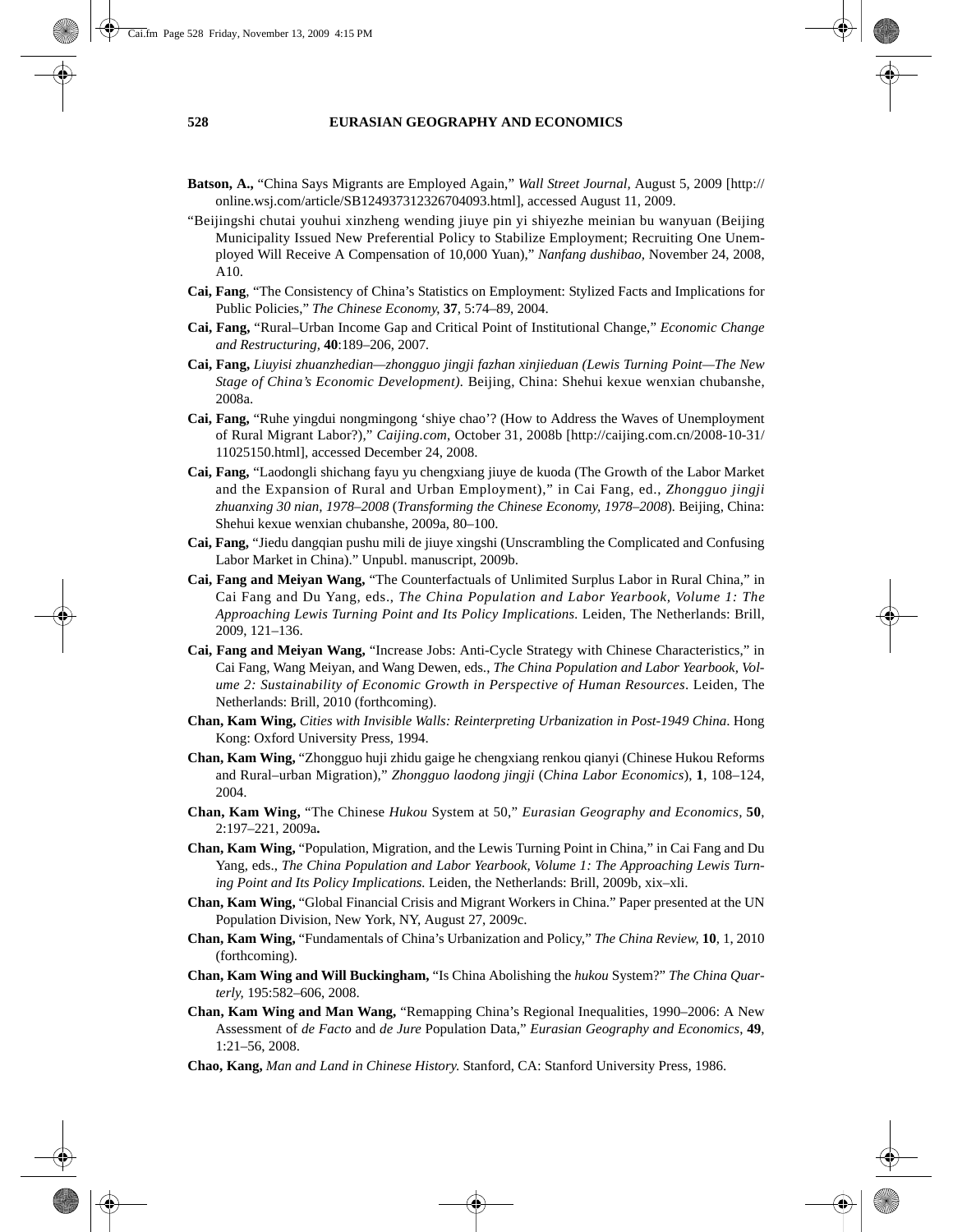- **China Labor Market Information Monitoring Center,** "Linian fenjidu bufen chengshi laodongli shichang gongqiu zhuangkuang fenxi (Quarterly Supply and Demand of Urban Labor in the Past)," 2008 (4th Quarter) [http://www.lm.gov.cn].
- "China: Recession; Taiwan, Hong Kong," *Migration News*, **15**, 3, July 2009 [http://migration.ucdavis .edu/MN/more.php?id=3534\_0\_3\_0], accessed August 3, 2009.
- **Cho, M. Y.,** "Forced Flexibility: A Migrant Woman's Struggle for Settlement," *The China Journal,* **61**, 1: 51–76, 2009.
- **DeSilver, D.,** "Low-Paid Illegal Work Force Has Little Impact on Prices," *Seattle Times,* September 19, 2006 [http://seattletimes.nwsource.com/html/localnews/2003265139\_imprices19.html], accessed July 5, 2009.
- "Fengbao juanzou 2000 wan nongmingong fanwan (Economic Storms Swept Away the Rice Bowls of 20 Million Rural Migrant Laborers)," *China.com,* February 4, 2009 [http://www.china.com.cn/ news/txt/2009-02/04/content\_17221432.htm], accessed February 6, 2009.
- **Fix, Michael, Demetrios G. Papademetriou, Jeanne Batalova, Aaron Terrazas, Serena Yi-Ying Lin, and Michelle Mittelstadt,** *Migration and the Global Recession. A Report Commissioned by the BBC World Service.* Washington, DC: Migration Policy Institute, September 2009.
- **Foreman, William,** "Chinese Factories Face Surprising Labor Shortage," Associated Press, August 31, 2009 [http://www.msnbc.msn.com/id/32630079/ns/business-world\_business/], accessed September 6, 2009.
- **Guo, Fei,** "The Impact of Temporary Migration on Migrant Communities," in Zhongwei Zhao and Fei Guo, eds., *Transition and Challenge: China's Population at the Beginning of the 21st Century*. Oxford, UK: Oxford University Press, 2007, 216–232.
- **Guo, Shutian and Chunbin Liu,** *Xiheng de Zhongguo* (*An Unbalanced China*). Shijiazhuang, China: Heibei remin chubanshe, 1990.
- "Guoban: Dali zhichi nongmingong fanxiang chuangye he toushen xinnongcun jianshe (State Council Office: Strongly Support Rural Migrant Labor to Return to the Countryside to Start Business and Involve in New Rural Construction)," 2008 [http://www.china.com.cn/news/txt/2008-12/21/ content\_16982435.htm], accessed December 21, 2008.
- **Han, J.,** "2000 wan nongmingong shiye, gei zhongguo dailai shenme (What Does the 20 Million Unemployed Rural Migrant Labor Mean to China?)," *Phoenix Net*, February 4, 2009 [http:// www.china.com.cn/news/txt/2009-02/04/content\_17221871.htm], accessed June 18, 2009.
- **HBS (Hunan Bureau of Statistics),** "Dangqian Hunan nongmingong jiuye chengxian 'sanduo sanshao' tedian (There Are "Three Many's" and "Three Few's" in the Employment of Rural Migrant Labor in Hunan)," May 27, 2009 [http://www.stats.gov.cn/tjfx/dfxx/t20090521 \_402561695.htm], accessed May 31, 2009.
- **He, X.,** "Dagong wuqiantu shi suoyou waichu wugongnongmin de gongshi (Working as Laborer Has No Future is the Consensus of Rural Migrant Workers)," [http://news.sina.com.cn/c/2009-01-27/ 040817115445.shtml], accessed January 26, 2009.
- **Hu, Angang and Yunxin Yang,** "Jiuye moshi zhuanbian: cong zhengguihua dao fei zhengguihua (Changes in the Employment Pattern: From Formal to Informal)," *Guanli Shijie (Management World),* 2:69–78, 2001.
- **Huang, Weiting,** *Zhongguo de yinxing jingji* (*China's Hidden Economy*). Beijing, China: Zhongguo shangye chubanshe, 1992.
- **Irwin, Neil and Michael A. Fletcher,** "Nation's Jobless Rate Tops 10 Percent," *The Washington Post*, November 7, 2009 [http://www.washingtonpost.com/], accessed November 9, 2009.
- **Jacobs, Andrew,** "Another Growth Spurt for Chinese Economy," *The New York Times*, October 23, 2009, B6.
- "Jinnian kaishi dui diqu GDP jisuan fangfa he zhongwen yiming gaijin he guifan (Starting This Year, the Calculation of Regional GDP and Chinese Translation Will Be Improved and Standardized)," *Sina.com,* January 20, 2004 [http://news.sina.com.cn/c/20040120/42681228.shtml], accessed January 20, 2004.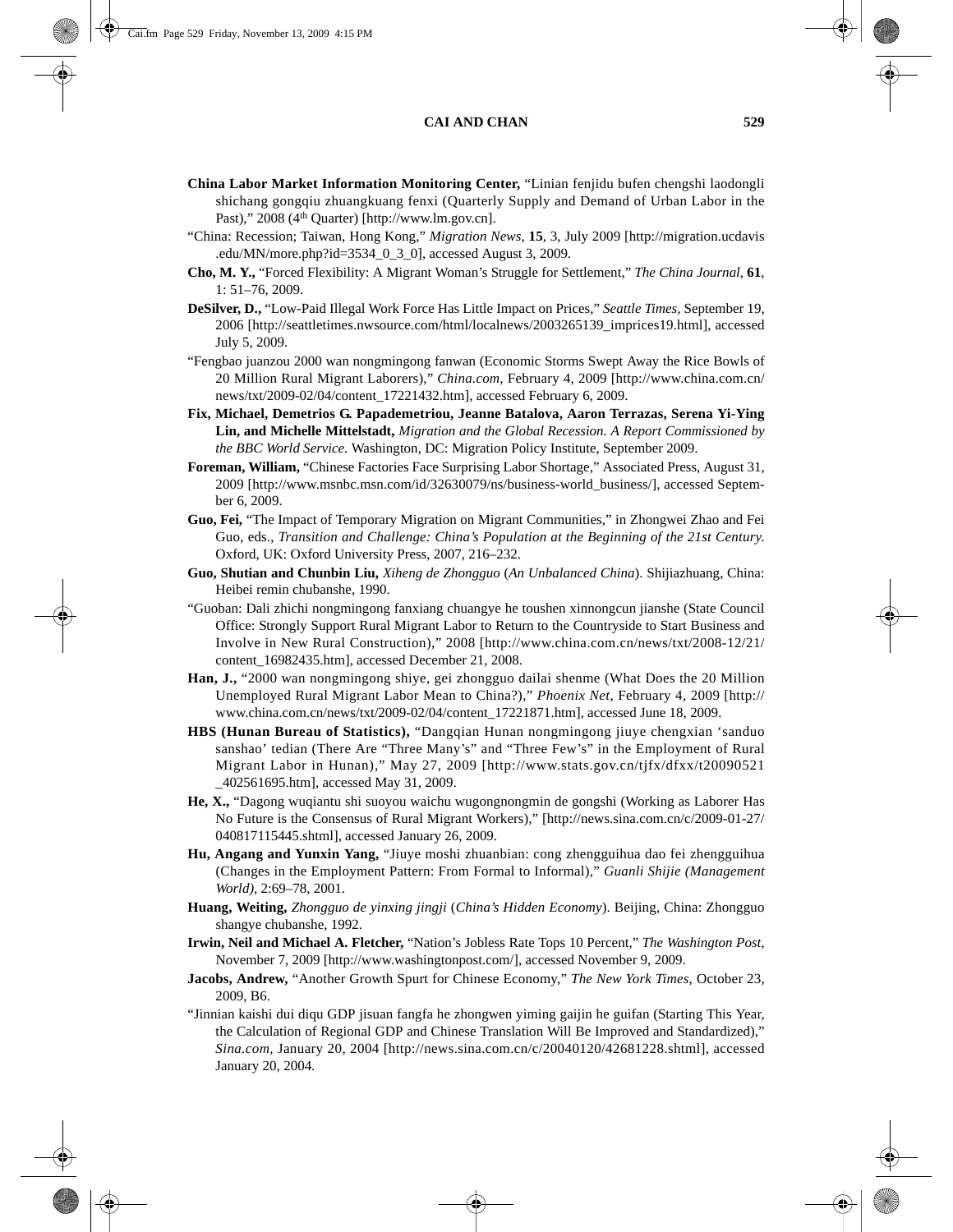- "Jinnian gaoxiao biyisheng da 6111 wan (This Year's University Grads Reach 6.11 Million)," *China.com*, March 11, 2009 [http://www.china.com.cn/txt/2009-03/11/content\_17418928.htm], accessed March 11, 2009.
- "Jinnian quanguo daijiuye renkou yuji jiangchao 4000 wan (The Number of People Seeking Employment in China Forecast to Exceed 40 Million This Year)," June 19, 2009 [http://www.china.com .cn/news/txt/2009-06/19/content\_17976674.htm, accessed June 19, 2009.
- "Lishi xingao 5yue 63.3wanren shiye (A Historical High of 633,000 Unemployed in May)," *Sing Tao Daily,* June 23, 2009, A9.
- **Liu, Weidong, Clifton W. Pannell, and Hongguang Liu,** "The Global Economic Crisis and China's Foreign Trade," *Eurasian Geography and Economics*, **50**, 5:497–512, 2009.
- "Millions Still Struggle to Find Work, Official Says," *China Daily*, August 5, 2009 [http://english .people.com.cn/90001/90782/6718690.html], accessed 11 August 2009.
- **Naughton, Barry,** *The Chinese Economy*. Cambridge, MA: MIT Press, 2007.
- **NBS (National Bureau of Statistics),** *China Population Statistical Yearbook*. Beijing, China: China Statistics Press, various years.
- **NBS (National Bureau of Statistics),** *China Statistical Yearbook*. Beijing, China: China Statistics Press, various years.
- **NBS (National Bureau of Statistics),** *Zhongguo nongcun zhuhu diaocha nianjian* (*China Yearbook 2003 Rural Household Survey*)*.* Beijing, China: Zhongguo tongji chubanshe, 2003.
- **NBS (National Bureau of Statistics),** *Zhongguo nongcun zhuhu diaocha nianjian* (*China Yearbook 2006 Rural Household Survey*)*.* Beijing, China: Zhongguo tongji chubanshe, 2006.
- **NBS (National Bureau of Statistics),** *China Population and Employment Statistics Yearbook 2007.* Beijing, China: China Statistics Press, 2007.
- **NBS (National Bureau of Statistics),** *Zhongguo nongcun zhuhu diaocha nianjian* (*China Yearbook 2008 Rural Household Survey*)*.* Beijing, China: Zhongguo tongji chubanshe, 2008.
- **NBS (National Bureau of Statistics),** "2008 nianmo quanguo nongmingong zongliang wei 22542 wanren (The Total Rural Migrant Labor Reached 225.42 Millions at the End of 2008)," March 25, 2009 [http://www.stats.gov.cn], accessed March 29, 2009a.
- **NBS (National Bureau of Statistics),** "Waichu nongmingong jiuye xingshi haozhuan (Better Employment Condition for Rural Migrant Labor), September 15, 2009 [http://www.stats.gov.cn/tjfx/jdfx/ t20090915\_402587053.htm], accessed September 15, 2009b.
- **NBS (National Bureau of Statistics) and MHRSS (Ministry of Human Resources and Social Security),** *China Labor Statistical Yearbook*, *2008.* Beijing, China: China Statistics Press, 2008.
- "Nongmingong shiye diaocha (Survey of Unemployment of Rural Migrant Labor)," *Caijing* (*Finance and Economy*), January 19, 2009 [http://www.caijing.com.cn], accessed January 20, 2009.
- "On the Rebound," *The Economist*, August 15, 2009, 69–72.
- Park, Albert and Fang Cai, "The Informalization of the Chinese Labor Market." Paper presented at the conference on "Twenty-First Century Urbanization: Social Science Perspectives on China's Urban Transformation," Ann Arbor, MI, October 3, 2009.
- **Powell, B.,** "The China Model," *Time*, August 17, 2009, 36–40.
- "Qianche guanyuan zhengji, gaoxiao jiyiluzhushui (To Raise Official Performance, Employment Rate Added Water)," *Singtao Daily*, August 9, 2009, A10.
- **Qin, Hui and J. Yu,** "Jingji weiji xia de nongmingong wenti (Problems of Rural Migrant Workers in Economic Crisis)," March 15, 2009 [http://www.360doc.com/showRelevantArt.aspx?ArticleID =2829475], accessed April 26, 2009.
- "Qunian chengzhen dengji shiyelu 4.2% (Registered Unemployment Rate in Cities and Towns Was 4.2% Last Year)," *Sing Tao Daily,* January 21, 2009, A15.
- **Rawski, Thomas G.,** *Economic Growth and Employment in China*. New York, NY: Oxford University Press, 1979.
- "Renshebu: Xianzai zhongguo de jiuye xingshi rengran feichang yanjun (MHRSS: The Present Situation of Employment in China Remains Grave)," August 4, 2009 [http://politics.people.com.cn/ GB/1027/9784752.html], accessed September 9, 2009.